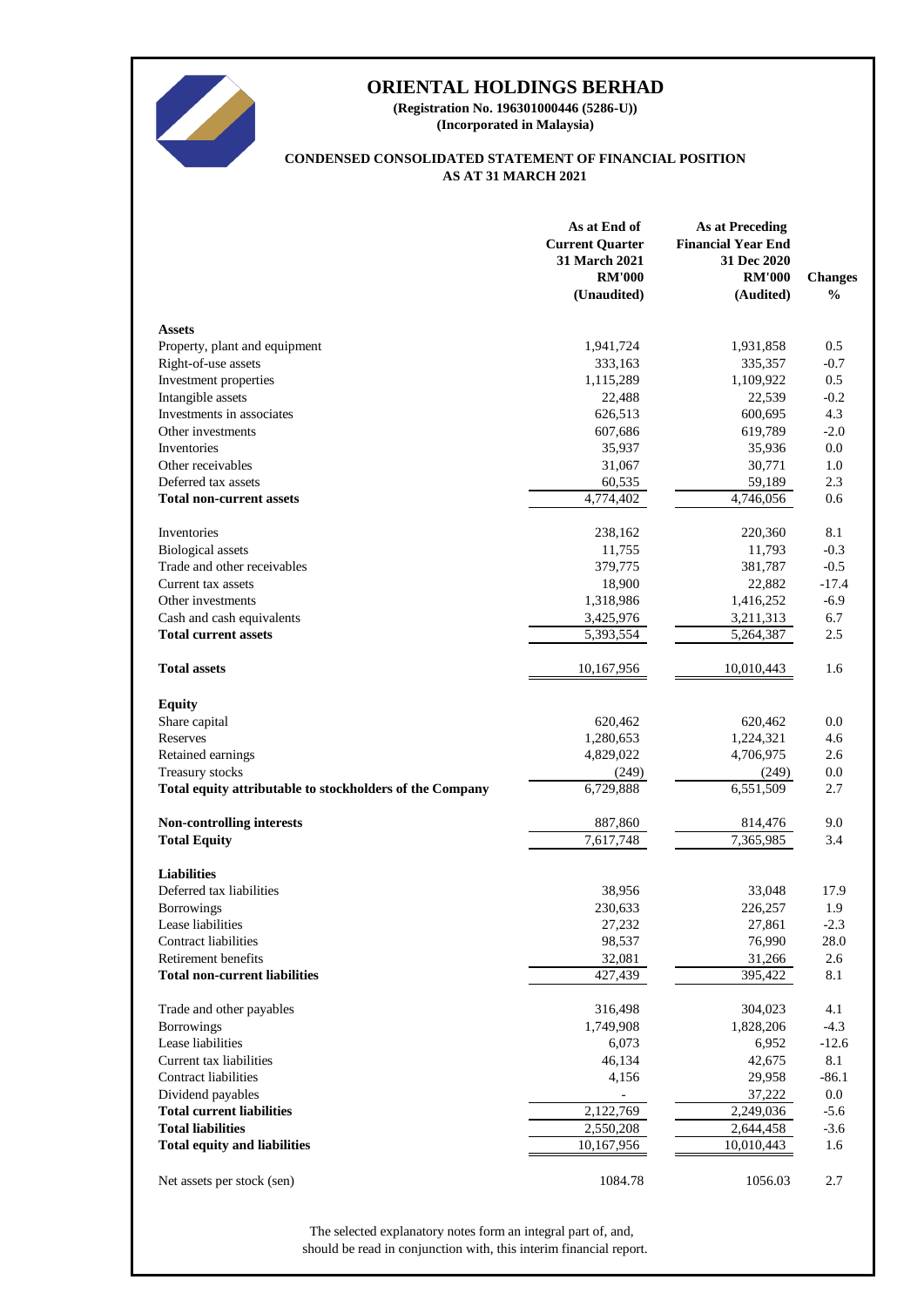

**(Registration No. 196301000446 (5286-U)) (Incorporated in Malaysia)**

# **CONDENSED CONSOLIDATED STATEMENT OF PROFIT OR LOSS AND OTHER COMPREHENSIVE INCOME FOR THE PERIOD ENDED 31 MARCH 2021**

|                                                                                                              | <b>Individual Quarter</b>                                                                 |                                                                               |                                 | <b>Cumulative Quarters</b>                                                                                 |                                                                                                              |                        |
|--------------------------------------------------------------------------------------------------------------|-------------------------------------------------------------------------------------------|-------------------------------------------------------------------------------|---------------------------------|------------------------------------------------------------------------------------------------------------|--------------------------------------------------------------------------------------------------------------|------------------------|
|                                                                                                              | <b>Current</b><br>Year<br><b>Ouarter</b><br>31 March 2021<br><b>RM'000</b><br>(Unaudited) | Preceding<br>Year<br>Quarter<br>31 March 2020<br><b>RM'000</b><br>(Unaudited) | <b>Changes</b><br>$\frac{0}{0}$ | <b>Current Year</b><br><b>To Date</b><br>(One quarter to<br>31 March 2021)<br><b>RM'000</b><br>(Unaudited) | <b>Preceding Year</b><br><b>To Date</b><br>(One quarter to<br>31 March 2020)<br><b>RM'000</b><br>(Unaudited) | <b>Changes</b><br>$\%$ |
| Revenue                                                                                                      | 890,296                                                                                   | 956,388                                                                       | $-6.9$                          | 890,296                                                                                                    | 956,388                                                                                                      | $-6.9$                 |
| <b>Results from operating activities</b>                                                                     | 207,860                                                                                   | (133, 282)                                                                    | 256.0                           | 207,860                                                                                                    | (133, 282)                                                                                                   | 256.0                  |
| Finance costs                                                                                                | (2,977)                                                                                   | (4,299)                                                                       | 30.8                            | (2,977)                                                                                                    | (4,299)                                                                                                      | 30.8                   |
| Share of profits/ (loss) after tax of equity accounted associates                                            | 23,082                                                                                    | (30, 570)                                                                     | 175.5                           | 23,082                                                                                                     | (30,570)                                                                                                     | 175.5                  |
| Profit/ (Loss) before taxation                                                                               | 227,965                                                                                   | (168, 151)                                                                    | 235.6                           | 227,965                                                                                                    | (168, 151)                                                                                                   | 235.6                  |
| Income tax expenses                                                                                          | (35, 398)                                                                                 | (14, 787)                                                                     | $-139.4$                        | (35,398)                                                                                                   | (14, 787)                                                                                                    | $-139.4$               |
| Profit/ (Loss) from continuing operations                                                                    | 192,567                                                                                   | (182, 938)                                                                    | 205.3                           | 192,567                                                                                                    | (182, 938)                                                                                                   | 205.3                  |
| Other comprehensive income/ (expense), net of tax                                                            |                                                                                           |                                                                               |                                 |                                                                                                            |                                                                                                              |                        |
| Foreign currency translation differences for foreign operations :<br>-gains/ (loss) during the year          | 48,501                                                                                    | (173, 672)                                                                    | 127.9                           | 48,501                                                                                                     | (173, 672)                                                                                                   | 127.9                  |
| Fair value gain/ (loss) of equity instruments designated at fair value through<br>other comprehensive income | 10,495                                                                                    | (210, 547)                                                                    | 105.0                           | 10,495                                                                                                     | (210, 547)                                                                                                   | 105.0                  |
| Share of other comprehensive income of equity accounted associates                                           | 200                                                                                       | ÷                                                                             | 100.0                           | 200                                                                                                        |                                                                                                              | 100.0                  |
| Other comprehensive income/ (expense) for the period, net of tax                                             | 59,196                                                                                    | (384, 219)                                                                    | 115.4                           | 59,196                                                                                                     | (384, 219)                                                                                                   | 115.4                  |
| Total comprehensive income/ (expense) for the period                                                         | 251,763                                                                                   | (567, 157)                                                                    | 144.4                           | 251,763                                                                                                    | (567, 157)                                                                                                   | 144.4                  |
| Profit/ (Loss) attributable to:                                                                              |                                                                                           |                                                                               |                                 |                                                                                                            |                                                                                                              |                        |
| Stockholders of the Company                                                                                  | 122,047                                                                                   | (81,771)                                                                      | 249.3                           | 122,047                                                                                                    | (81,771)                                                                                                     | 249.3                  |
| Non-controlling interests                                                                                    | 70,520                                                                                    | (101, 167)                                                                    | 169.7                           | 70,520                                                                                                     | (101, 167)                                                                                                   | 169.7                  |
| Profit/ (Loss) for the period                                                                                | 192,567                                                                                   | (182, 938)                                                                    | 205.3                           | 192,567                                                                                                    | (182, 938)                                                                                                   | 205.3                  |
| Total comprehensive income/ (expense) attributable to:                                                       |                                                                                           |                                                                               |                                 |                                                                                                            |                                                                                                              |                        |
| Stockholders of the Company                                                                                  | 178,379                                                                                   | (396,091)                                                                     | 145.0                           | 178,379                                                                                                    | (396,091)                                                                                                    | 145.0                  |
| Non-controlling interests                                                                                    | 73,384                                                                                    | (171,066)                                                                     | 142.9                           | 73,384                                                                                                     | (171,066)                                                                                                    | 142.9                  |
| Total comprehensive income/ (expense) for the period                                                         | 251,763                                                                                   | (567, 157)                                                                    | 144.4                           | 251,763                                                                                                    | (567, 157)                                                                                                   | 144.4                  |
| Weighted average number of stocks in issue ('000)                                                            | 620,362                                                                                   | 620,362                                                                       |                                 | 620,362                                                                                                    | 620,362                                                                                                      |                        |
| Basic earnings per stock (sen)<br>(based on the weighted average number of stocks)                           | 19.67                                                                                     | (13.18)                                                                       | 249.2                           | 19.67                                                                                                      | (13.18)                                                                                                      | 249.2                  |

The selected explanatory notes form an integral part of, and, should be read in conjunction with, this interim financial report.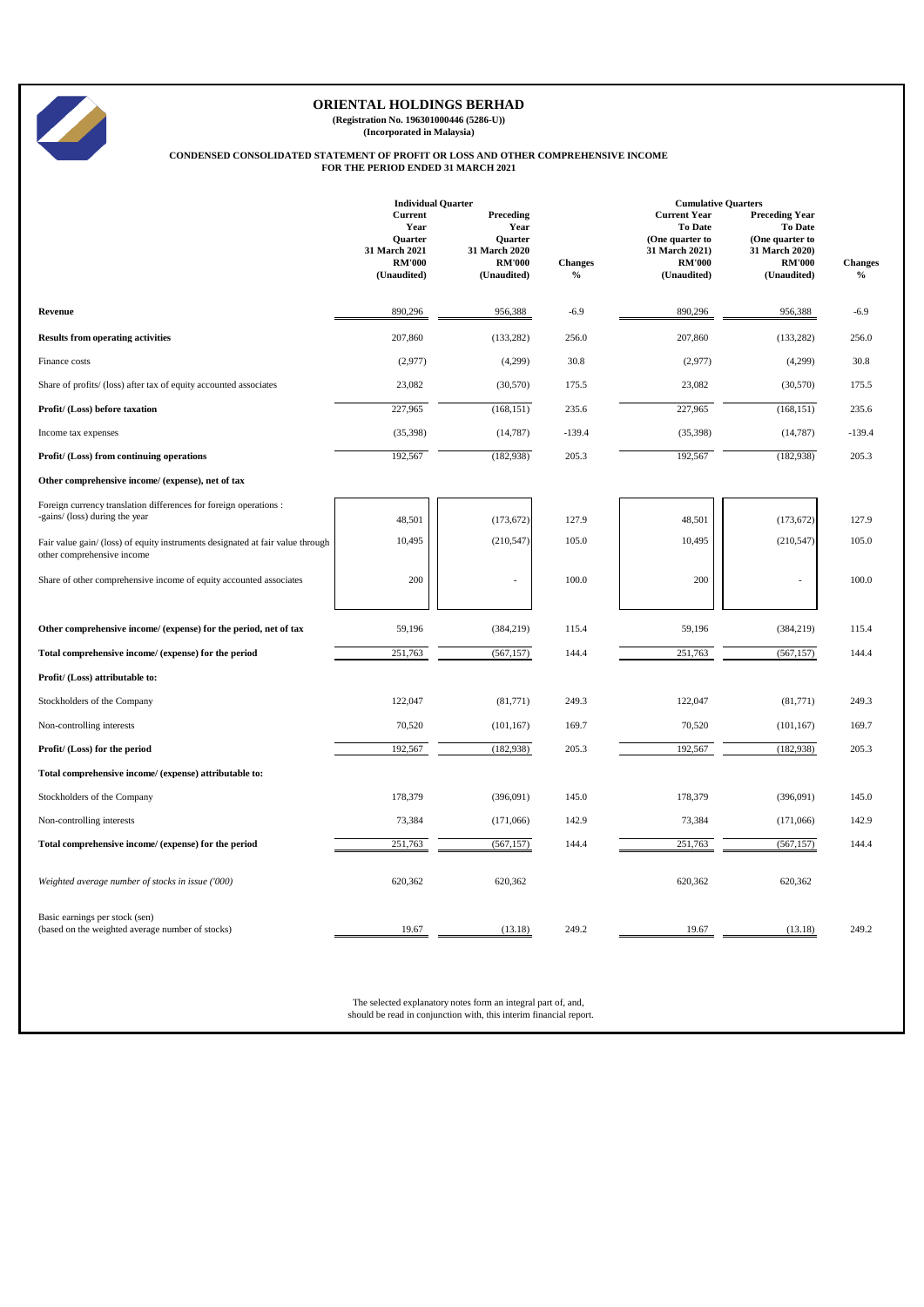

**(Registration No. 196301000446 (5286-U)) (Incorporated in Malaysia)**

#### **CONDENSED CONSOLIDATED STATEMENT OF PROFIT OR LOSS AND OTHER COMPREHENSIVE INCOME FOR THE PERIOD ENDED 31 MARCH 2021**

|                                                                                        | <b>Individual Quarter</b>                |                                     | <b>Cumulative Quarters</b>                               |                                                            |  |
|----------------------------------------------------------------------------------------|------------------------------------------|-------------------------------------|----------------------------------------------------------|------------------------------------------------------------|--|
|                                                                                        | <b>Current</b><br>Year<br><b>Ouarter</b> | Preceding<br>Year<br><b>Ouarter</b> | <b>Current Year</b><br><b>To Date</b><br>(One quarter to | <b>Preceding Year</b><br><b>To Date</b><br>(One quarter to |  |
|                                                                                        | <b>31 March 2021</b>                     | <b>31 March 2020</b>                | 31 March 2021)                                           | 31 March 2020)                                             |  |
|                                                                                        | <b>RM'000</b><br>(Unaudited)             | <b>RM'000</b><br>(Unaudited)        | <b>RM'000</b><br>(Unaudited)                             | <b>RM'000</b><br>(Unaudited)                               |  |
| Included in the Total Comprehensive Expense/Income for the period are the followings : |                                          |                                     |                                                          |                                                            |  |
|                                                                                        |                                          |                                     |                                                          |                                                            |  |
| Interest income                                                                        | (13,386)                                 | (24, 589)                           | (13,386)                                                 | (24, 589)                                                  |  |
| Other income including investment income                                               | (971)                                    | (1,241)                             | (971)                                                    | (1,241)                                                    |  |
| Interest expense                                                                       | 2,977                                    | 4,299                               | 2,977                                                    | 4,299                                                      |  |
| Depreciation and amortisation                                                          | 38,293                                   | 36,403                              | 38,293                                                   | 36,403                                                     |  |
| Bad debts recovered                                                                    | (62)                                     | (522)                               | (62)                                                     | (522)                                                      |  |
| (Reversal)/ Write down of inventories                                                  | (131)                                    | 154                                 | (131)                                                    | 154                                                        |  |
| Write off of property, plant and equipment                                             | 49                                       | 2                                   | 49                                                       | 2                                                          |  |
| Loss on disposal of investments                                                        | 401                                      | 12                                  | 401                                                      | 12                                                         |  |
| Gain on disposal of property, plant and equipment                                      | (1,364)                                  | (736)                               | (1,364)                                                  | (736)                                                      |  |
| Provision/ (Reversal) of impairment loss on assets                                     | 300                                      | (14)                                | 300                                                      | (14)                                                       |  |
| Unrealised foreign exchange (gain)/loss                                                | (77, 856)                                | 234,513                             | (77, 856)                                                | 234,513                                                    |  |
| Realised foreign exchange gain                                                         | (5,133)                                  | (14, 728)                           | (5,133)                                                  | (14, 728)                                                  |  |

The selected explanatory notes form an integral part of, and, should be read in conjunction with, this interim financial report.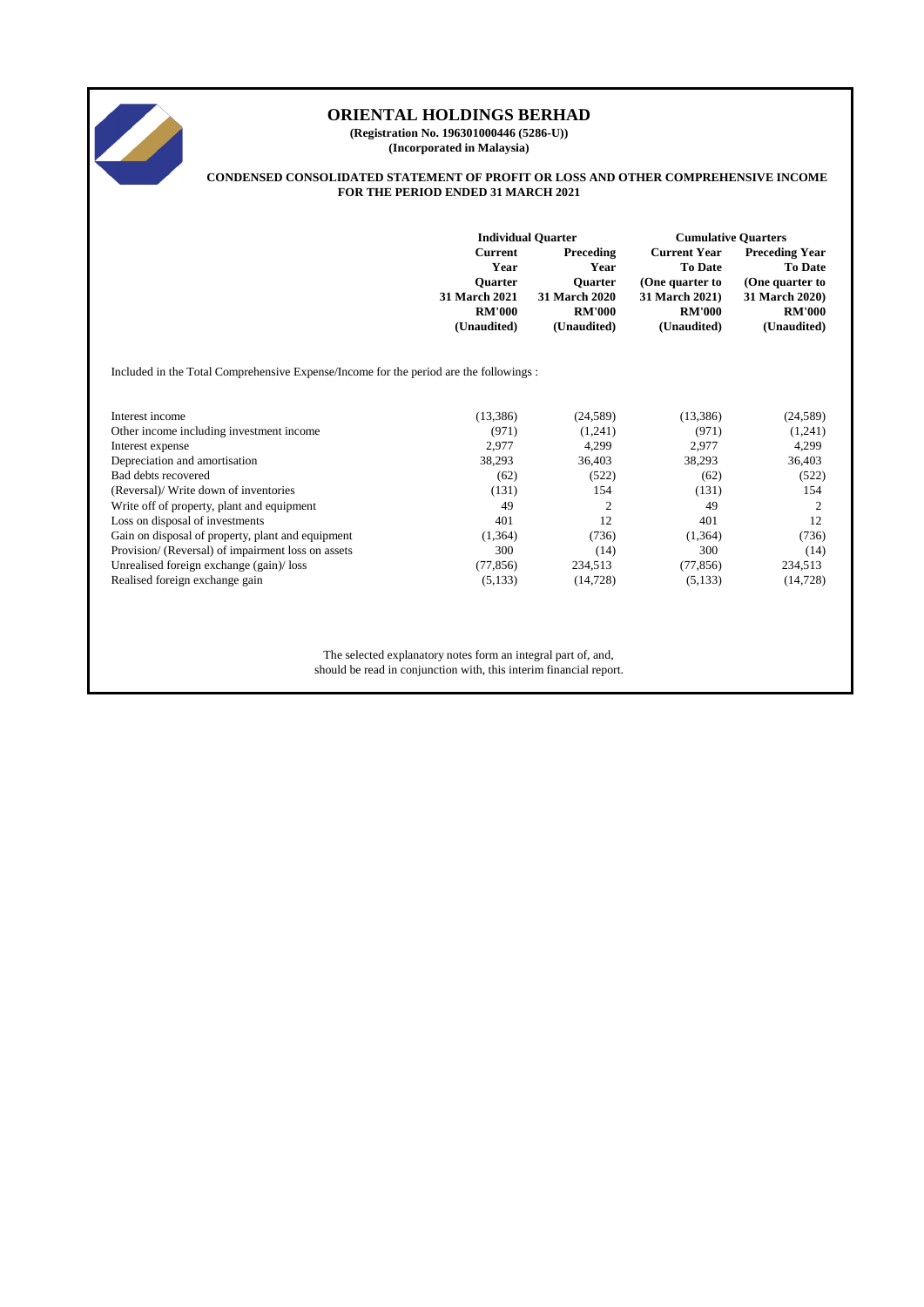

**(Registration No. 196301000446 (5286-U)) (Incorporated in Malaysia)**

#### **CONDENSED CONSOLIDATED STATEMENT OF CHANGES IN EQUITY FOR THE PERIOD ENDED 31 MARCH 2021**

|                                                                                           | Attributable to stockholders of the Company<br>Non-distributable $-$<br><b>Distributable</b><br>$\rightarrow$ |                               |                              |                           |                             |                          |                          |                              |                        |
|-------------------------------------------------------------------------------------------|---------------------------------------------------------------------------------------------------------------|-------------------------------|------------------------------|---------------------------|-----------------------------|--------------------------|--------------------------|------------------------------|------------------------|
|                                                                                           | <b>Share</b><br>capital                                                                                       | <b>Translation</b><br>reserve | <b>Fair value</b><br>reserve | <b>Treasury</b><br>stocks | <b>Retained</b><br>earnings | Capital<br>reserve       | <b>Total</b>             | Non-controlling<br>interests | <b>Total</b><br>equity |
| In thousands of RM<br>At 1 January 2020                                                   | 620,462                                                                                                       | 858,453                       | 400,948                      | (249)                     | 4,746,447                   | 40,248                   | 6,666,309                | 876,243                      | 7,542,552              |
| Foreign currency translation differences for foreign operations                           | $\overline{\phantom{a}}$                                                                                      | (118,586)                     | $\overline{\phantom{a}}$     | $\overline{\phantom{a}}$  | $\overline{\phantom{a}}$    | $\overline{\phantom{a}}$ | (118, 586)               | (55,086)                     | (173, 672)             |
| Fair value of financial assets                                                            |                                                                                                               |                               | (195, 734)                   | $\overline{\phantom{a}}$  |                             |                          | (195, 734)               | (14, 813)                    | (210, 547)             |
| Total other comprehensive expense for the year                                            | $\overline{a}$                                                                                                | (118,586)                     | (195, 734)                   | $\overline{\phantom{a}}$  | $\sim$                      | $\overline{\phantom{a}}$ | (314, 320)               | (69, 899)                    | (384, 219)             |
| Loss for the year                                                                         |                                                                                                               |                               |                              | $\overline{\phantom{a}}$  | (81,771)                    |                          | (81,771)                 | (101, 167)                   | (182, 938)             |
| Total comprehensive loss for the year                                                     | $\overline{\phantom{0}}$                                                                                      | (118, 586)                    | (195, 734)                   | $\overline{\phantom{a}}$  | (81,771)                    |                          | (396,091)                | (171,066)                    | (567, 157)             |
| Changes in ownership interests in a subsidiary                                            |                                                                                                               | $\overline{\phantom{a}}$      |                              | $\overline{\phantom{a}}$  | (2,622)                     |                          | (2,622)                  | 2,622                        | $\sim$                 |
| Total transactions with owners                                                            |                                                                                                               |                               |                              | $\overline{\phantom{a}}$  | (2,622)                     |                          | (2,622)                  | 2,622                        |                        |
| At 31 March 2020                                                                          | 620,462                                                                                                       | 739,867                       | 205,214                      | (249)                     | 4,662,054                   | 40,248                   | 6,267,596                | 707,799                      | 6,975,395              |
| In thousands of RM<br>At 1 January 2021                                                   | 620,462                                                                                                       | 889,974                       | 294,099                      | (249)                     | 4,706,975                   | 40,248                   | 6,551,509                | 814,476                      | 7,365,985              |
| Foreign currency translation differences for foreign operations                           |                                                                                                               | 49,967                        | $\sim$                       |                           |                             |                          | 49,967                   | (1, 466)                     | 48,501                 |
| Fair value of financial assets<br>Share of other comprehensive income of equity accounted |                                                                                                               |                               | 6,165                        |                           |                             |                          | 6,165                    | 4,330                        | 10,495                 |
| associates                                                                                |                                                                                                               |                               | 200                          | $\overline{\phantom{a}}$  |                             |                          | 200                      |                              | 200                    |
| Total other comprehensive income for the year                                             |                                                                                                               | 49,967                        | 6,365                        | $\overline{\phantom{a}}$  |                             |                          | 56,332                   | 2,864                        | 59,196                 |
| Profit for the year                                                                       | $\overline{\phantom{a}}$                                                                                      |                               |                              | $\overline{\phantom{a}}$  | 122,047                     |                          | 122,047                  | 70,520                       | 192,567                |
| Total comprehensive income for the year                                                   |                                                                                                               | 49,967                        | 6,365                        | $\overline{\phantom{a}}$  | 122,047                     |                          | 178,379                  | 73,384                       | 251,763                |
| Total transactions with owners                                                            |                                                                                                               | $\blacksquare$                |                              | $\overline{\phantom{a}}$  | $\blacksquare$              |                          | $\overline{\phantom{a}}$ |                              |                        |
| At 31 March 2021                                                                          | 620,462                                                                                                       | 939,941                       | 300,464                      | (249)                     | 4,829,022                   | 40,248                   | 6,729,888                | 887,860                      | 7,617,748              |

The selected explanatory notes form an integral part of, and, should be read in conjunction with, this interim financial report.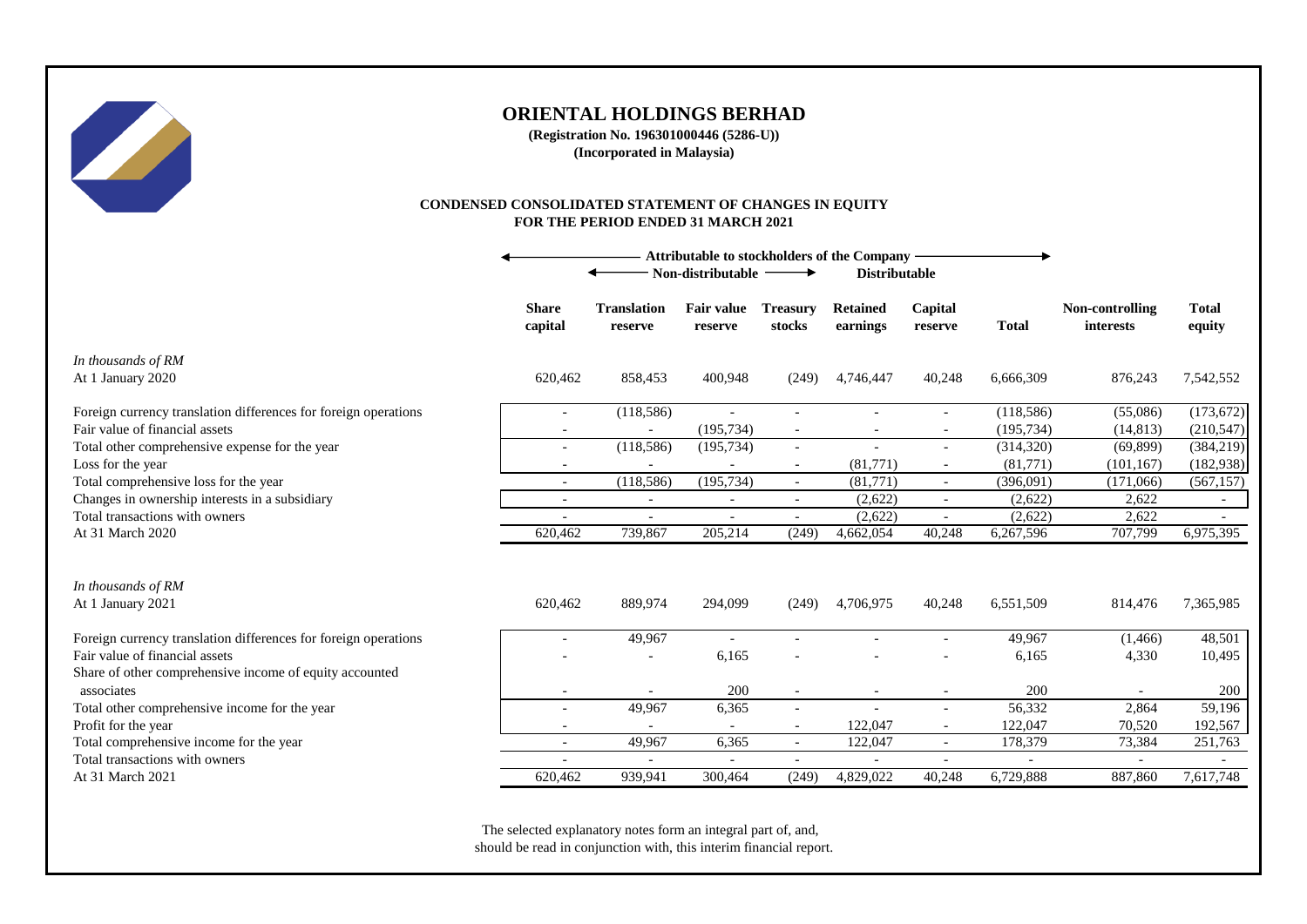

**(Registration No. 196301000446 (5286-U)) (Incorporated in Malaysia)**

## **CONDENSED CONSOLIDATED STATEMENT OF CASH FLOWS FOR THE PERIOD ENDED 31 MARCH 2021**

|                                                 | <b>Current Year</b><br><b>To Date</b><br>(One quarter to<br>31 March 2021)<br><b>RM'000</b><br>(Unaudited) | <b>Preceding Year</b><br><b>To Date</b><br>(One quarter to<br>31 March 2020)<br><b>RM'000</b><br>(Unaudited) |
|-------------------------------------------------|------------------------------------------------------------------------------------------------------------|--------------------------------------------------------------------------------------------------------------|
| <b>CASH FLOWS FROM OPERATING ACTIVITIES</b>     |                                                                                                            |                                                                                                              |
| Profit/ (Loss) before tax                       | 227,965                                                                                                    | (168, 151)                                                                                                   |
| Adjustments for:                                |                                                                                                            |                                                                                                              |
| Non-cash items                                  | (35,073)                                                                                                   | 259,304                                                                                                      |
| Non-operating items                             | (35,520)                                                                                                   | 8,646                                                                                                        |
| Operating profit before working capital changes | 157,372                                                                                                    | 99,799                                                                                                       |
| Changes in working capital                      | (13, 658)                                                                                                  | 23,835                                                                                                       |
| Cash flow from operating activities             | 143,714                                                                                                    | 123,634                                                                                                      |
| Dividend received, net                          | 837                                                                                                        | 1,097                                                                                                        |
| Tax paid                                        | (23, 142)                                                                                                  | (17, 242)                                                                                                    |
| Interest paid                                   | (2,042)                                                                                                    | (5,588)                                                                                                      |
| Payment of retirement benefits                  | (177)                                                                                                      | (29)                                                                                                         |
| Net cash flows from operating activities        | $\overline{119,}190$                                                                                       | 101,872                                                                                                      |
| CASH FLOWS FROM INVESTING ACTIVITIES            |                                                                                                            |                                                                                                              |
| Capital expenditure                             | (29, 629)                                                                                                  | (35, 351)                                                                                                    |
| Purchase of investments                         | (2,795)                                                                                                    | (9, 921)                                                                                                     |
| Proceeds from disposal of investments           | 60,664                                                                                                     | 7,565                                                                                                        |
| Interest received                               | 13,296                                                                                                     | 22,454                                                                                                       |
| Decrease in short term investments, net         | 67,513                                                                                                     | 21,940                                                                                                       |
| Net cash flows from investing activities        | 109,049                                                                                                    | 6,687                                                                                                        |
|                                                 |                                                                                                            |                                                                                                              |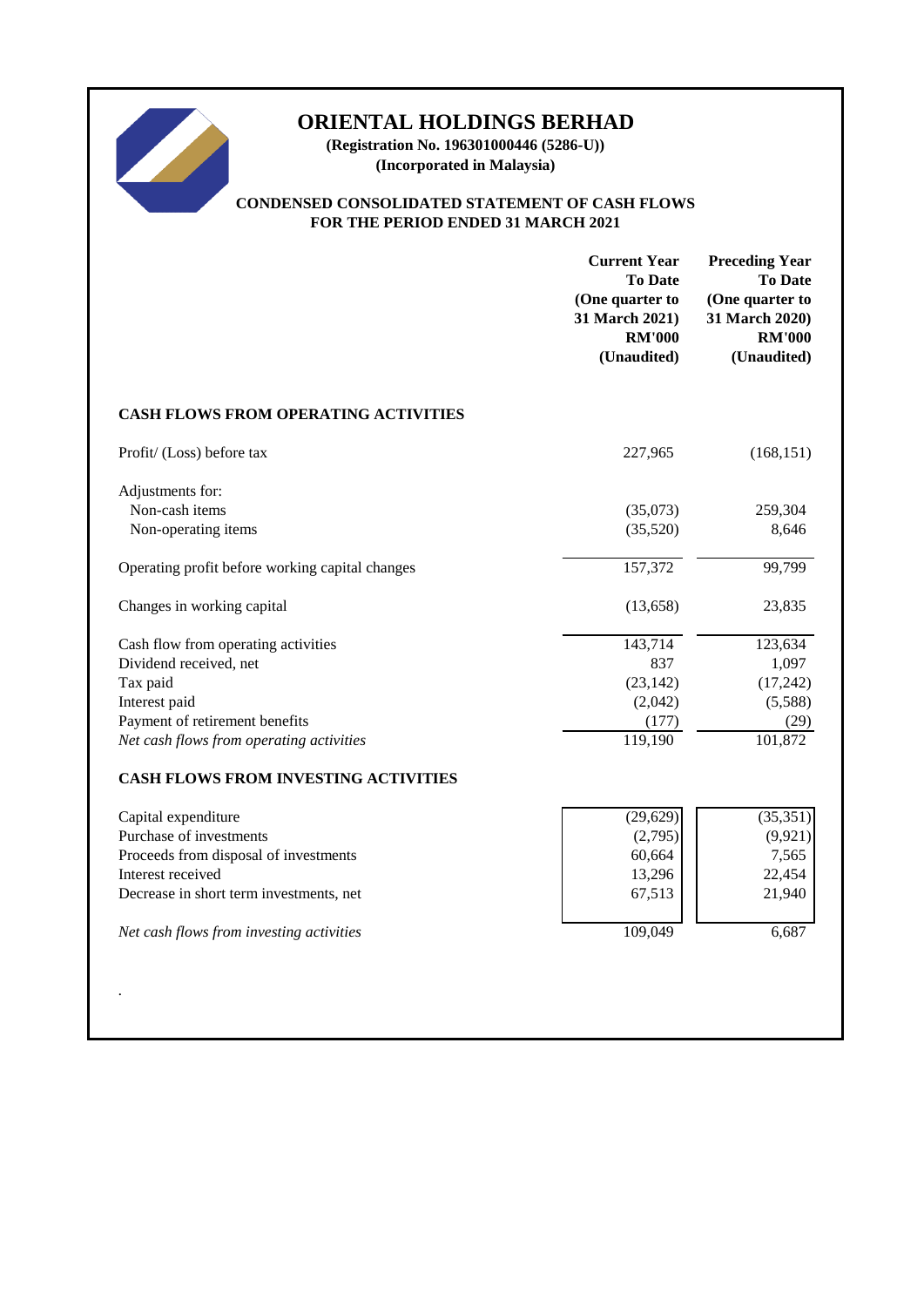| <b>CONSOLIDATED STATEMENT OF CASH FLOWS (Cont'd)</b>   | <b>Current Year</b><br><b>To Date</b><br>(One quarter to<br>31 March 2021)<br><b>RM'000</b><br>(Unaudited) | <b>Preceding Year</b><br><b>To Date</b><br>(One quarter to<br>31 March 2020)<br><b>RM'000</b><br>(Unaudited) |
|--------------------------------------------------------|------------------------------------------------------------------------------------------------------------|--------------------------------------------------------------------------------------------------------------|
| <b>CASH FLOWS FROM FINANCING ACTIVITIES</b>            |                                                                                                            |                                                                                                              |
| Bank borrowings (net)                                  | (8, 821)                                                                                                   | (7, 545)                                                                                                     |
| Lease liabilities (net)                                | (2,763)                                                                                                    | (2,727)                                                                                                      |
| Dividends paid to stockholders                         | (37, 222)                                                                                                  |                                                                                                              |
| Fixed deposits pledged for banking facilities          | (4,586)                                                                                                    | 58,747                                                                                                       |
| Net cash flows (used in)/from financing activities     | (53, 392)                                                                                                  | 48,475                                                                                                       |
| Net increase in cash and cash equivalents              | 174,847                                                                                                    | 157,034                                                                                                      |
| Cash and cash equivalents at 1 January                 | 2,498,860                                                                                                  | 2,222,934                                                                                                    |
| Effects of exchange rates on cash and cash equivalents | 35,230                                                                                                     | (152, 303)                                                                                                   |
| Cash and cash equivalents at 31 March (Note 1)         | 2,708,937                                                                                                  | 2,227,665                                                                                                    |
| <b>NOTE</b>                                            |                                                                                                            |                                                                                                              |
|                                                        | <b>RM'000</b>                                                                                              | <b>RM'000</b>                                                                                                |
| 1 Cash and cash equivalents consist of: -              |                                                                                                            |                                                                                                              |
| Cash and bank balances                                 | 1,696,431                                                                                                  | 1,234,790                                                                                                    |
| Fixed deposits                                         | 1,555,713                                                                                                  | 1,540,066                                                                                                    |
| <b>Bank</b> overdrafts                                 |                                                                                                            | (646)                                                                                                        |
| Unit trust money market funds                          | 173,832                                                                                                    | 102,439                                                                                                      |
|                                                        | 3,425,976                                                                                                  | 2,876,649                                                                                                    |
| Less:                                                  |                                                                                                            |                                                                                                              |
| Deposits pledged                                       | (717,039)                                                                                                  | (648,984)                                                                                                    |

should be read in conjunction with, this interim financial report. The selected explanatory notes form an integral part of, and,

2,708,937 2,227,665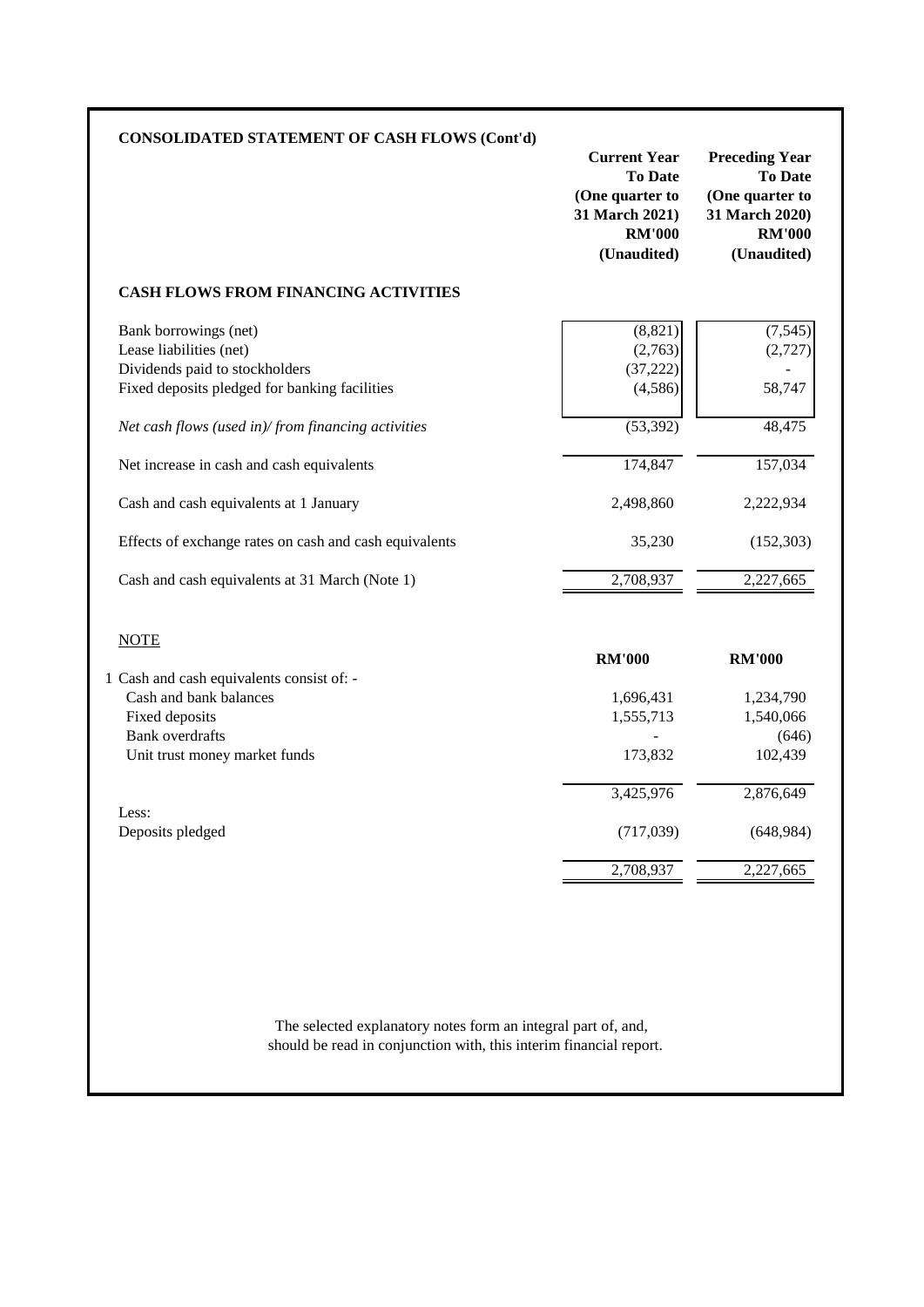## **SELECTED EXPLANATORY NOTES TO THE INTERIM FINANCIAL REPORT 31 MARCH 2021**

#### **1. Basis of Preparation**

The interim financial report is unaudited and has been prepared in compliance with MFRS 134, Interim Financial Reporting and the additional disclosure requirements as in Part A of Appendix 9B of the Revised Listing Requirements.

The interim financial report should be read in conjunction with the most recent annual audited financial statements of the Group for the year ended 31 December 2020. These explanatory notes provide an explanation of events and transactions that are significant to an understanding of the changes in the financial position and performance of the Group since the year ended 31 December 2020.

The accounting policies and methods of computation adopted by the Group in this interim financial report are consistent with the most recent annual audited financial statements for the year ended 31 December 2020.

#### **MFRSs, Amendments to MFRSs and IC Interpretations issued but not yet effective:**

## *MFRSs, interpretations and amendments effective for annual periods beginning on or after 1 June 2020*

• Amendments to MFRS 16*, Leases – Covid-19-Related Rent Concessions*

### *MFRSs, interpretations and amendments effective for annual periods beginning on or after 1 January 2021*

• Amendments to MFRS 9*, Financial Instruments,* MFRS 139*, Financial Instruments: Recognition and Measurement,* MFRS 7*, Financial Instruments: Disclosures,* MFRS 4*, Insurance Contracts and*  MFRS 16*, Leases – Interest Rate Benchmark Reform –Phase 2*

### *MFRSs, interpretations and amendments effective for annual periods beginning on or after 1 April 2021*

• Amendments to MFRS 16*, Leases – Covid-19-Related Rent Concessions beyond 30 June 2021*

### *MFRSs, interpretations and amendments effective for annual periods beginning on or after 1 January 2022*

• Amendments to MFRS 1, *First-time Adoption of Malaysian Financial Reporting Standards (Annual Improvements to MFRS Standards 2018−2020)*

- Amendments to MFRS 3, *Business Combinations – Reference to the Conceptual Framework*
- Amendments to MFRS 9, *Financial Instruments (Annual Improvements to MFRS Standards 2018−2020)*
- Amendments to Illustrative Examples accompanying MFRS 16, *Leases (Annual Improvements to MFRS Standards 2018−2020)*
- Amendments to MFRS 116, *Property, Plant and Equipment − Proceeds before Intended Use*
- Amendments to MFRS 137, *Provisions, Contingent Liabilities and Contingent Assets − Onerous Contracts − Cost of Fulfilling a Contract*
- Amendments to MFRS 141, *Agriculture (Annual Improvements to MFRS Standards 2018−2020)*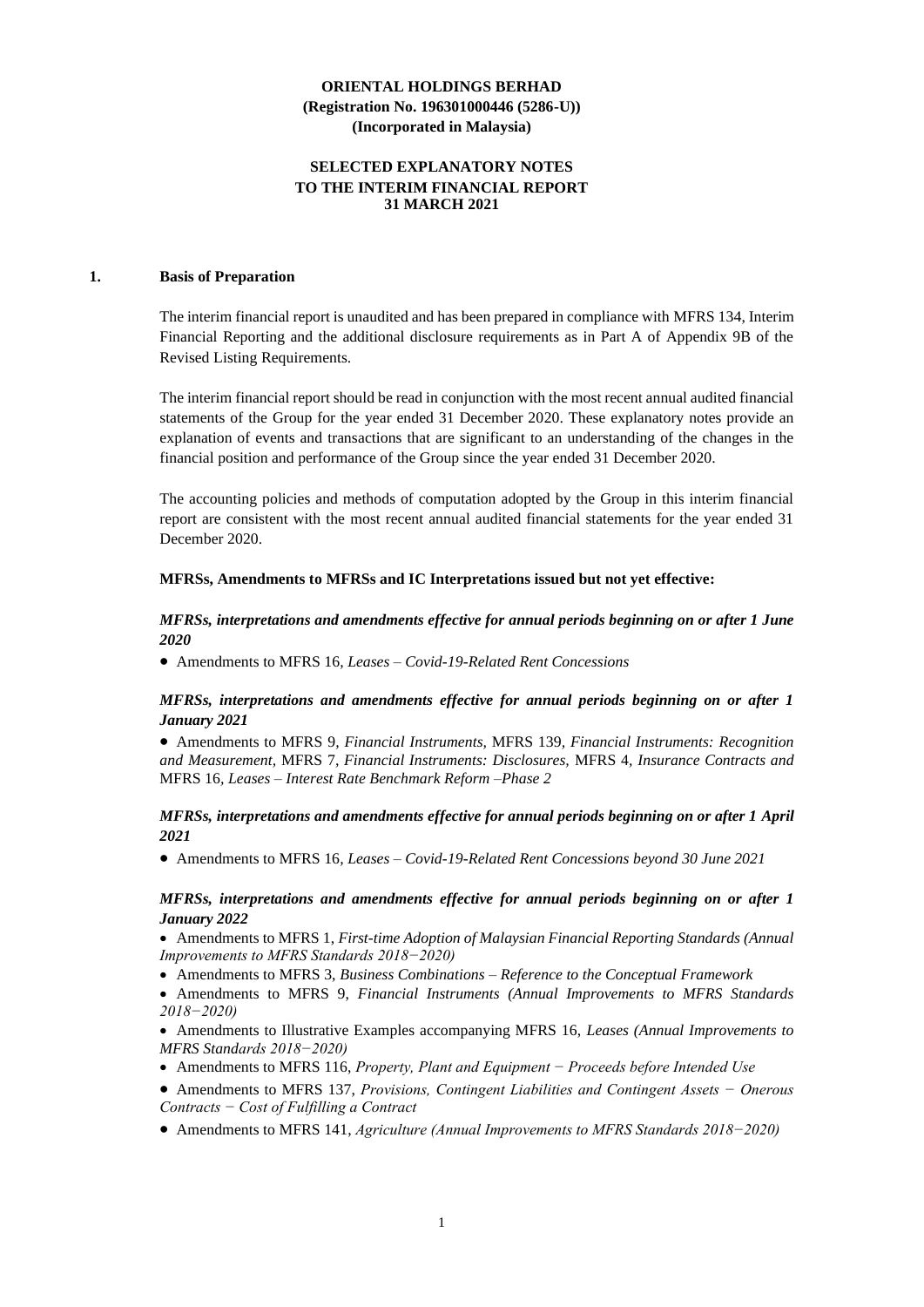## **SELECTED EXPLANATORY NOTES TO THE INTERIM FINANCIAL REPORT 31 MARCH 2021 (Cont'd)**

### **1. Basis of Preparation (Cont'd)**

## *MFRSs, interpretations and amendments effective for annual periods beginning on or after 1 January 2023*

- MFRS 17, *Insurance Contracts*
- Amendments to MFRS 101, *Presentation of Financial Statements – Classification of Liabilities as Current or Non-current and Disclosures of Accounting Policies*
- Amendments to MFRS 108, *Accounting policies, Changes in Accounting Estimates and Errors – Definition of Accounting Estimates*

## *MFRSs, interpretations and amendments effective for annual periods beginning on or after a date yet to be confirmed*

• Amendments to MFRS 10, *Consolidated Financial Statements* and MFRS 128, *Investments in Associates and Joint Ventures – Sale or Contribution of Assets between an Investor and its Associate or Joint Venture*

The Group will adopt the above pronouncements when they become effective in the respective financial periods. These pronouncements are not expected to have a material impact to the financial statements of the Group upon their initial recognition.

### **2. Auditors' Qualification**

There's no qualification on the audit report of the preceding annual financial statements of Oriental Holdings Berhad.

### **3. Seasonal Cyclical Factors**

Majority of the business operations of the Group are generally in tandem with the prevailing economic conditions where the Group operates with the exception of a few sectors. Commodity price is the most significant determinant of the level of profitability for the plantation sector although seasonal factor such as climatic condition also plays a part in determining the production level. The tourism sector will generally perform better during the major festive and holiday seasons.

#### **4. Exceptional Items**

There were no material exceptional items for the period under review.

#### **5. Changes in Estimates**

There were no material changes in estimates of amounts reported in prior financial period.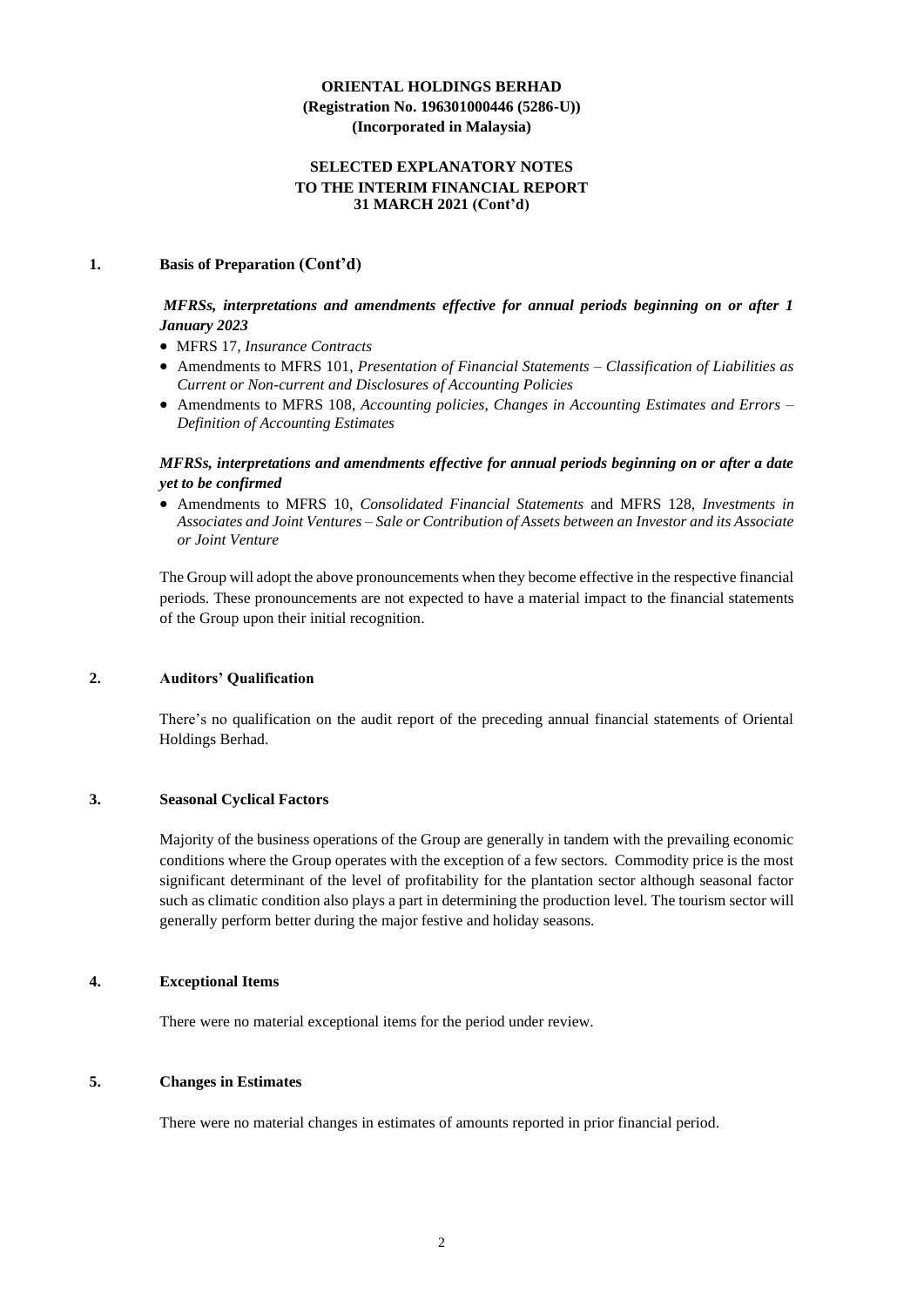## **SELECTED EXPLANATORY NOTES TO THE INTERIM FINANCIAL REPORT 31 MARCH 2021 (Cont'd)**

## **6. Debt and Equity Securities**

There were no issuance and repayment of debt and equity stocks, stock buy-backs, stock cancellations, stocks held as treasury stocks and resale of treasury stocks for the current financial period to date.

## **7. Dividends Paid**

Since the end of the previous financial year, the Company paid a single tier interim dividend of 6 sen per ordinary stock (2019 : 12 sen per ordinary stock) totalling RM37,221,710 in respect of the financial year ending 31 December 2020 on 21 January 2021.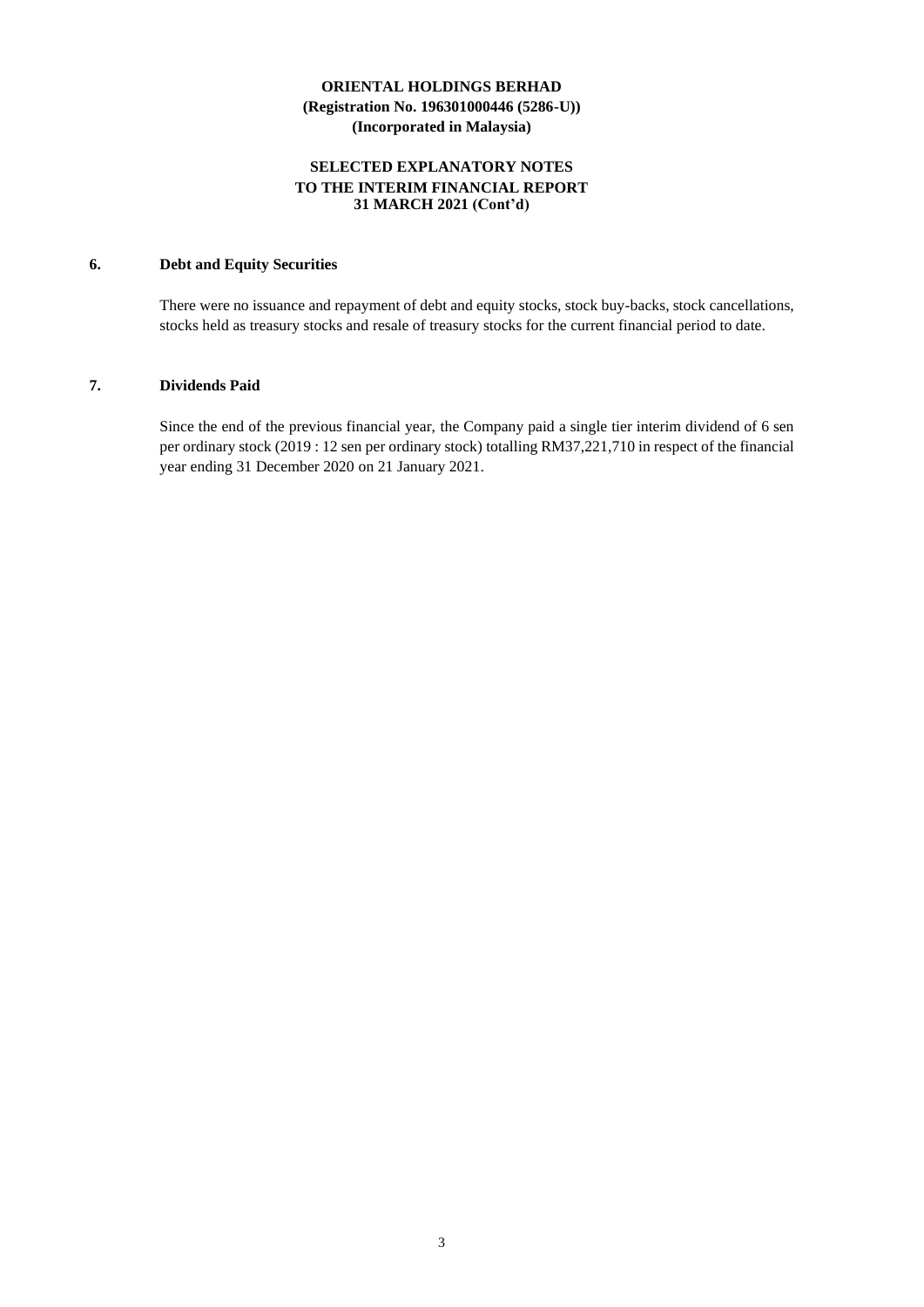## **SELECTED EXPLANATORY NOTES TO THE INTERIM FINANCIAL REPORT 31 MARCH 2021 (Cont'd)**

## **8. Segment Revenue and Results**

| 31 March 2021                   | Automotive<br>and related<br>products<br><b>RM'000</b> | <b>Plastic</b><br>products<br><b>RM'000</b> | <b>Hotels</b> and<br>resorts<br><b>RM'000</b> | <b>Plantation</b><br><b>RM'000</b> | <b>Investment</b><br>holding<br><b>RM'000</b> | <b>Investment</b><br>properties &<br>trading of<br>building<br>material<br>products<br><b>RM'000</b> | Healthcare<br><b>RM'000</b> | Total of all<br>segments<br><b>RM'000</b> | Reconciliation/<br><b>Elimination</b><br><b>RM'000</b> | <b>Notes</b> | <b>Total per</b><br>consolidated<br>financial<br>statements<br><b>RM'000</b> |
|---------------------------------|--------------------------------------------------------|---------------------------------------------|-----------------------------------------------|------------------------------------|-----------------------------------------------|------------------------------------------------------------------------------------------------------|-----------------------------|-------------------------------------------|--------------------------------------------------------|--------------|------------------------------------------------------------------------------|
| Revenue from external customers | 487,805                                                | 53,683                                      | 46,041                                        | 185,321                            | 1,559                                         | 91,748                                                                                               | 24,139                      | 890,296                                   |                                                        |              | 890,296                                                                      |
| Inter-segment revenue           | 350                                                    | 158                                         | 54                                            | $\overline{\phantom{a}}$           | $\overline{\phantom{a}}$                      | 36                                                                                                   | 15                          | 613                                       | (613)                                                  |              |                                                                              |
| Total revenue                   | 488,155                                                | 53,841                                      | 46,095                                        | 185,321                            | 1,559                                         | 91,784                                                                                               | 24,154                      | 890,909                                   | (613)                                                  |              | 890,296                                                                      |
| <b>Results</b>                  |                                                        |                                             |                                               |                                    |                                               |                                                                                                      |                             |                                           |                                                        |              |                                                                              |
| Segment profit/(loss)           | 29,107                                                 | 5,650                                       | 4,720                                         | 139,114                            | 26,456                                        | 2,971                                                                                                | (158)                       | 207,860                                   | 20,105                                                 | A            | 227,965                                                                      |
| <b>Assets</b>                   |                                                        |                                             |                                               |                                    |                                               |                                                                                                      |                             |                                           |                                                        |              |                                                                              |
| Segment assets                  | 3,487,904                                              | 323,915                                     | 1,095,489                                     | 2,620,382                          | 583,552                                       | 1,138,444                                                                                            | 212,322                     | 9,462,008                                 | 705,948                                                | B            | 10,167,956                                                                   |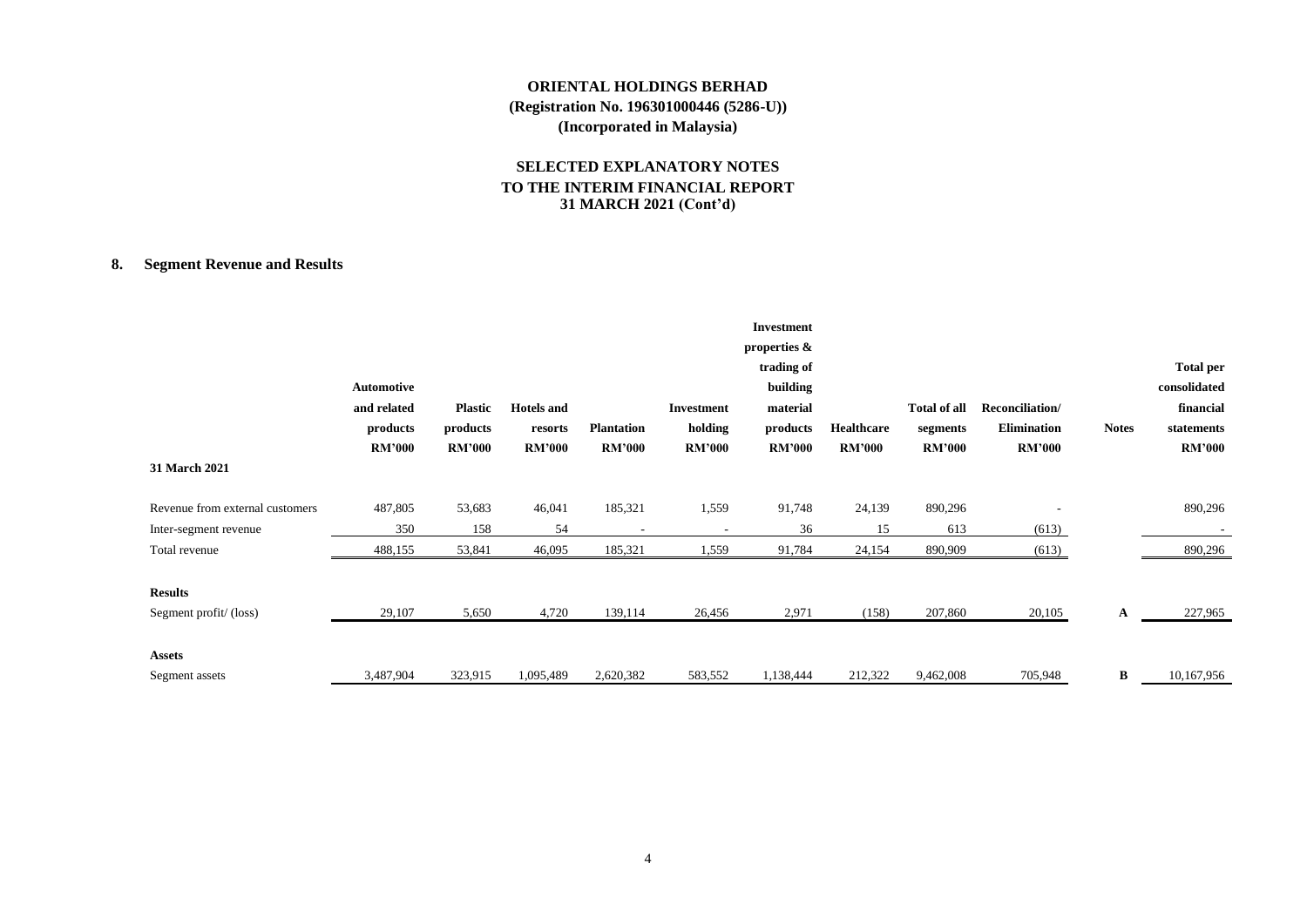## **SELECTED EXPLANATORY NOTES TO THE INTERIM FINANCIAL REPORT 31 MARCH 2021 (Cont'd)**

#### **8. Segment Revenue and Results (Cont'd)**

- *Notes Nature of adjustments and eliminations to arrive at amounts reported in the consolidated interim financial report*
- A The following items are added to/ (deducted from) segment profit to arrive at "Profit before tax" presented in the condensed consolidated statements of profit or loss and other comprehensive income:

|                                | 31 March 2021 |
|--------------------------------|---------------|
|                                | RM'000        |
| Share of results of associates | 23,082        |
| Finance costs                  |               |
|                                | 20.105        |

B The following items are added to segment assets to arrive at total assets reported in the condensed consolidated statement of financial positions:

|                          | 31 March 2021 |
|--------------------------|---------------|
|                          | RM'000        |
| Investment in associates | 626,513       |
| Current tax assets       | 18,900        |
| Deferred tax assets      | 60,535        |
|                          | 705,948       |

## **9. Material Post Balance Sheet Events**

There were no material events subsequent to the end of the period under review which have not been reflected in this interim financial report.

## **10. Changes in Group's Composition**

There were no changes in the composition of the Group during the current financial period todate other than the following:-

The Company through its direct 51% owned subsidiary, Melaka Straits Medical Centre Sdn. Bhd. had on 25 March 2021 incorporated a wholly owned subsidiary named Oriental Medical (Segamat) Sdn. Bhd.. The initial issued share capital is one ordinary share at an issue price of RM1.00 only. The intended principal activities of Oriental Medical (Segamat) Sdn. Bhd. are operating a medical centre and provision of related healthcare services.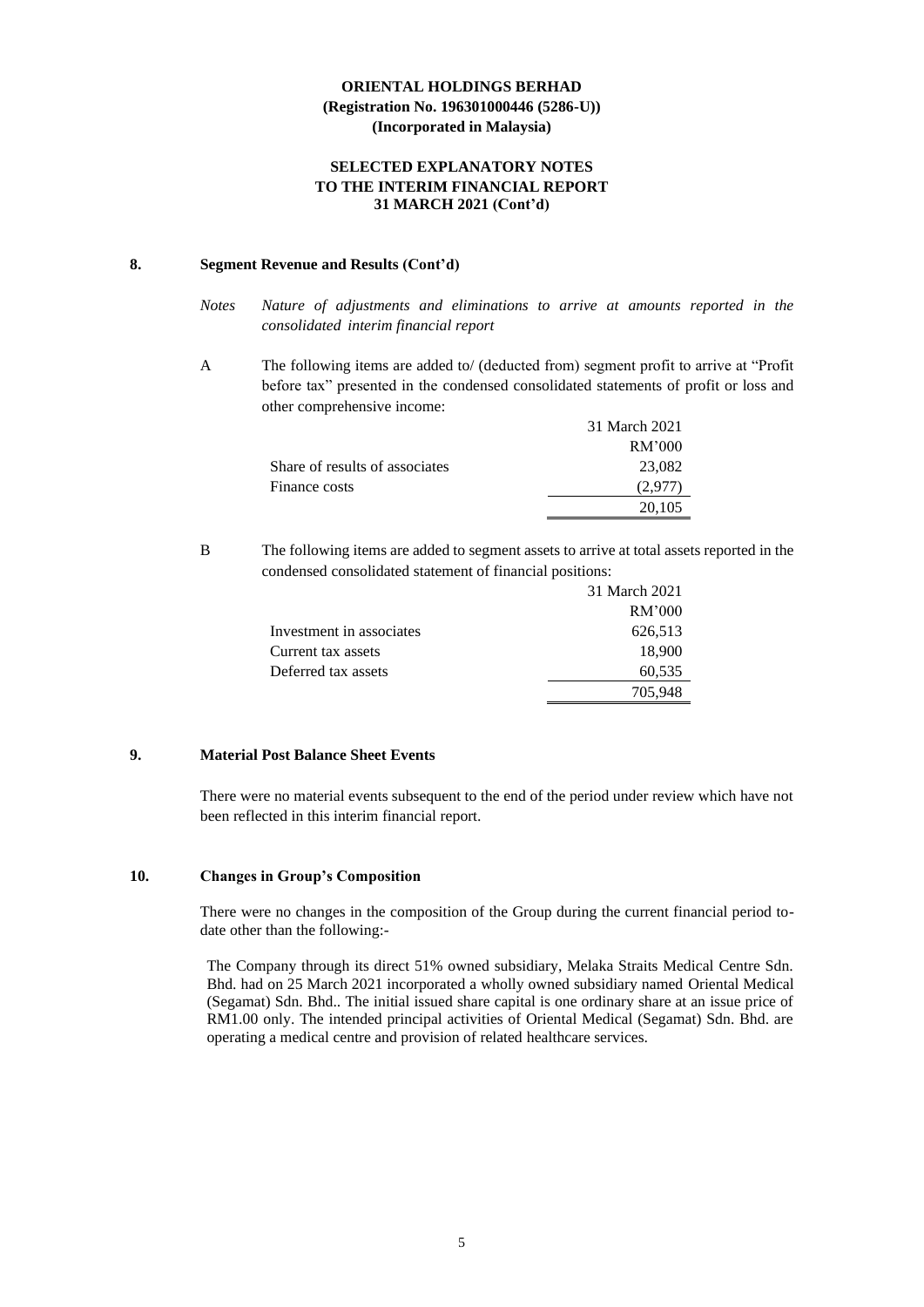### **SELECTED EXPLANATORY NOTES TO THE INTERIM FINANCIAL REPORT 31 MARCH 2021 (Cont'd)**

#### **11. Changes in Contingent Liabilities and Assets and Changes in Material Litigations**

There were no contingent liabilities and assets at the end of the reporting period.

Neither the Company nor any of its subsidiaries is engaged in any material litigation, either as plaintiff or defendant and the Directors are not aware of any proceedings pending or threatened, against the Company or any of its subsidiaries or of any facts likely to give rise to any proceedings which might materially affect the position or business of the Company or any of its subsidiaries, financially or otherwise.

#### **12. Review of Group's Performance**

#### *Overall Review*

The Group recorded year to date revenue of RM 890.3 million, a decline of 6.9% or RM 66.1 million as compared to RM 956.4 million in the corresponding period last year. The decline in revenue mainly attributed to the lower contribution from the automotive segment by RM 116.7 million with lower number of cars sold cushioned by higher contribution from the plantation segment by RM 52.8 million with overall increase in sales commodities volume and selling price.

The Group recorded an operating profit of RM 207.9 million (2020 operating loss : RM 133.3 million), increased by RM 341.2 million mainly due to higher contribution from plantation segment.

The Group recorded year to date profit before tax of RM 228.0 million compared to the loss before tax of RM 168.2 million in the corresponding period last year was mainly attributed to higher contribution from plantation segment as well as share of profits of equity accounted associates.

#### *Segmental Analysis*

Performance for each operating segment is as follows:-

The revenue from the automotive segment decreased by 19.3% to RM 487.8 million while operating profit decreased by 9.0% to RM 29.1 million.

For the retail operations in Singapore, revenue and operating profit decreased by 43.0% and 36.3% respectively mainly due to the lower number of cars sold by 55.5% especially for Honda Jazz, HRV and Civic models impacted by the reduction in supply of Certificate of Entitlement (COE) quota.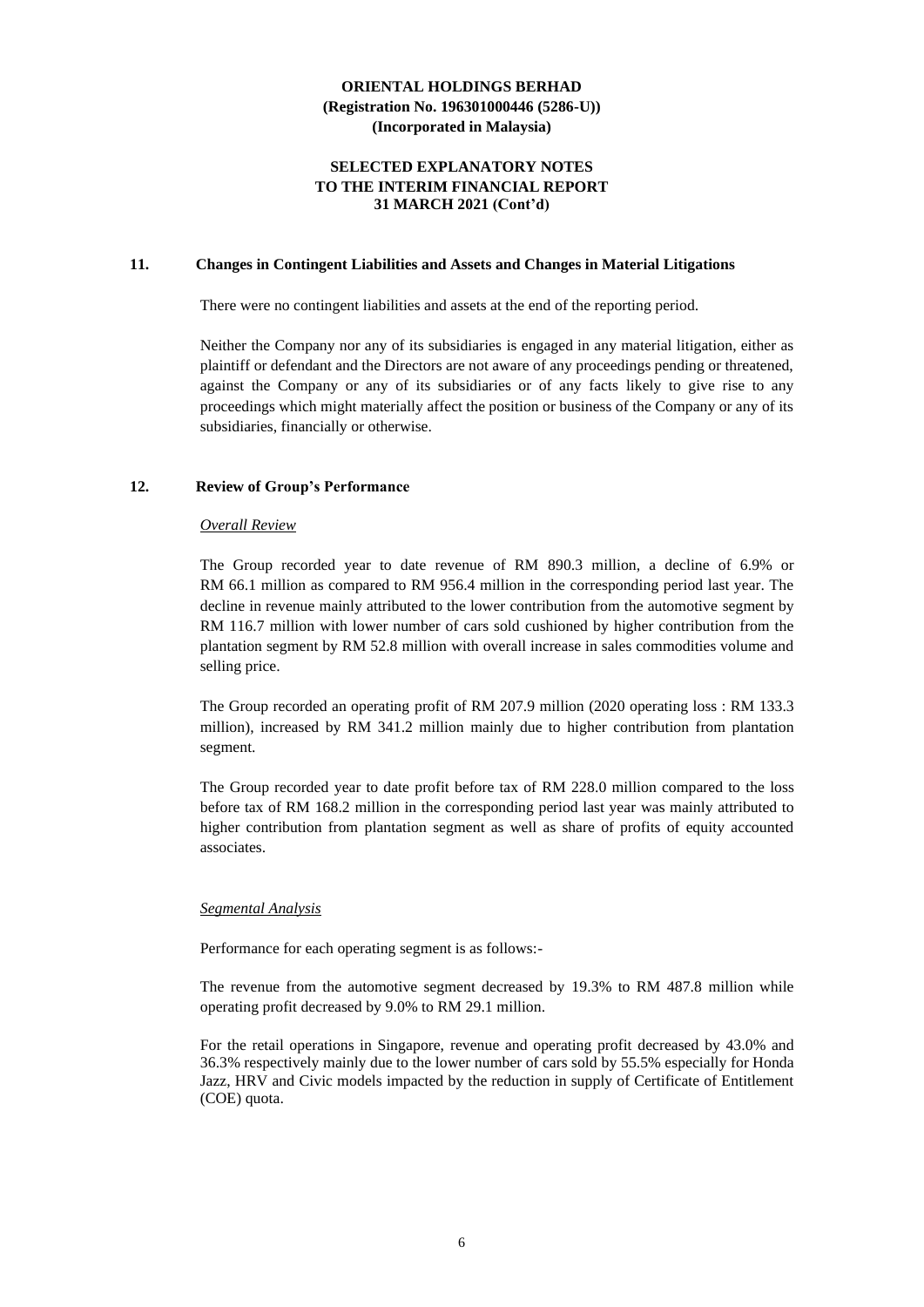### **SELECTED EXPLANATORY NOTES TO THE INTERIM FINANCIAL REPORT 31 MARCH 2021 (Cont'd)**

#### **12. Review of Group's Performance (Cont'd)**

For the retail operations in Malaysia, revenue increased by 25.2% and operating profit increased by 116.5% attributed to the 35.5% hike in the number of cars sold following the vehicle sales tax exemption from mid-June 2020 to end of June 2021 compared to the corresponding period last year due to the implementation of the Movement Control Order (MCO), on 18 March 2020 to 12 May 2020 with the suspension of operations for non-essential service providers and manufacturing activities.

The plantation segment generated a revenue of RM 185.3 million, an increase of 39.8% compared to corresponding period last year of RM 132.5 million and recorded an operating profit of RM 139.1 million (2020 operating loss : RM 185.4 million). Higher revenue was contributed by the overall increase in CPO and PK sales volume by 17% and 14% respectively as well as CPO and PK selling price by 27% and 50% respectively. The segment's operating profit was also attributable to the favourable unrealised foreign exchange gain of RM 52.1 million (2020 unrealised foreign exchange loss : RM 233.6 million) from the strengthening of the IDR against the JPY denominated borrowings.

The plastic segment recorded an increase in revenue of 18.9% to RM 53.7 million and operating profit of RM 5.7 million (2020 operating loss : RM 4.1 million) mainly derived from the increase in orders from its customers. Improved operating profit was attributable to lower operational expenses and Government stimulus package on full exemption of sales tax for local assembly vehicles from mid-June 2020 to end of June 2021.

Hotels and resorts segment recorded a 27.8% decline in revenue to RM 46.0 million and recorded an operating profit of RM 4.7 million (2020 : RM 6.5 million). Overall average room rates and occupancy rates declined significantly impacting the performance of hotels following the emergence of worldwide COVID-19 pandemic cases in mid-March 2020. The broad-based travel restrictions and travel risk aversion as a result of the global and domestic actions taken to contain the outbreak of COVID-19 have affected the tourism-related activities.

Revenue for the investment holding segment decreased by 38.8% to RM 1.6 million and recorded an operating profit of RM 26.5 million (2020 : RM 17.0 million) mainly attributable to lower interest income and dividend income from other investments. Despite decline in revenue, improved operating profit was attributable to the unrealised foreign exchange gain of RM 23.7 million (2020 : RM 11.5 million) on the JPY denominated borrowings.

The investment properties and trading of building material products segment recorded a 12.6% increase in revenue to RM 91.7 million while recorded an operating profit of RM 3.0 million (2020 : RM 1.5 million) in line with higher sales volume.

Healthcare segment's revenue decreased by 8.7% to RM 24.1 million due to the decline in number of patients by 10.3% impacted by pandemic while still operating at loss of RM 0.2 million (2020 : RM 0.8 million).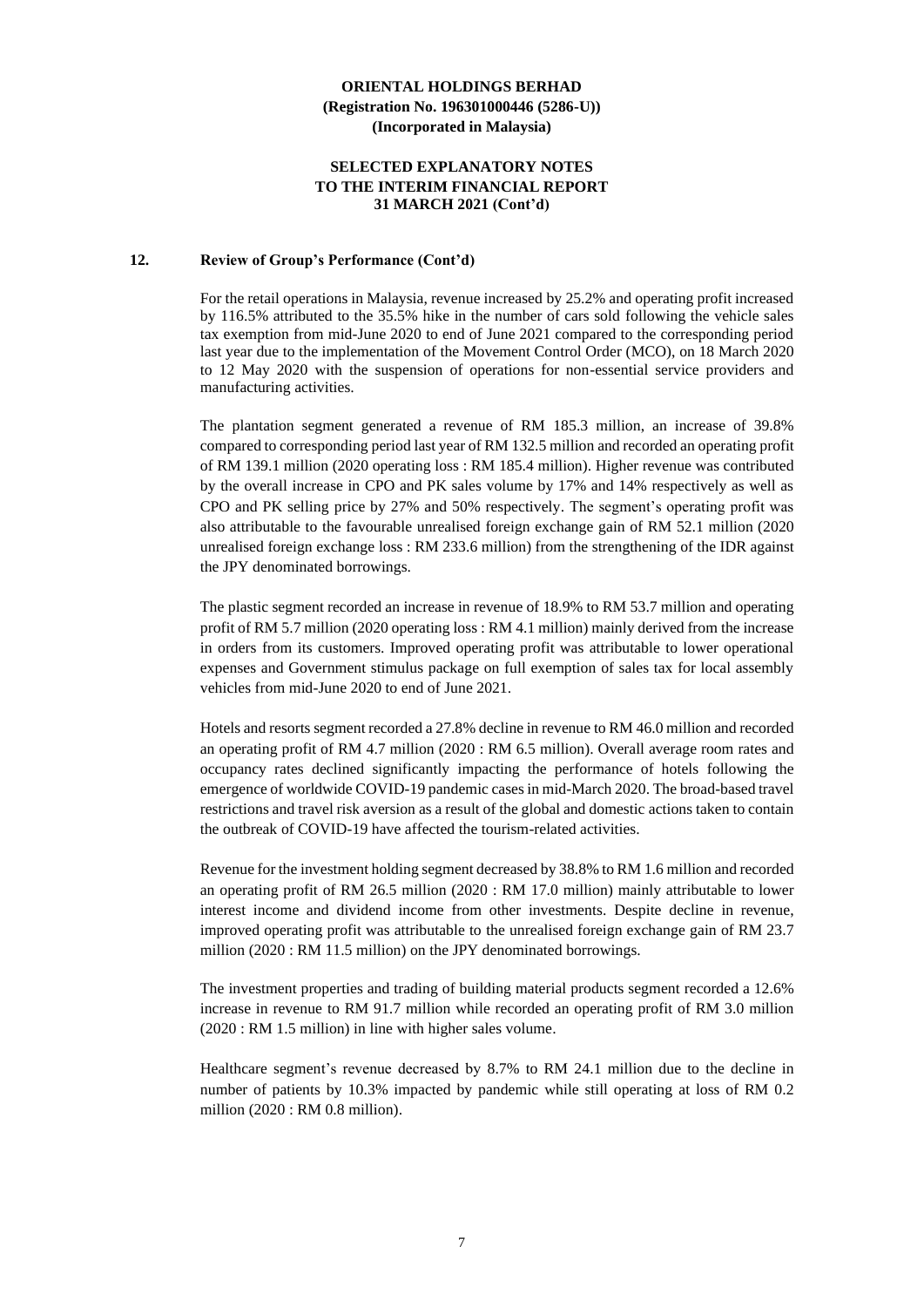## **SELECTED EXPLANATORY NOTES TO THE INTERIM FINANCIAL REPORT 31 MARCH 2021 (Cont'd)**

## **13. Material Change in Profit/ Loss Before Taxation ("PBT"/ "LBT") reported as compared with the immediate preceding quarter**

#### *Overall Review*

The Group's revenue for the first quarter of 2021 was RM 890.3 million, a decline of RM 99.9 million or 10.1% from RM 990.2 million in Q4FY20, mainly due to lower contribution from automotive segment by RM 122.5 million attributed to the lower number of cars sold from retail operations.

The Group recorded an operating profit of RM 207.9 million (Q4FY20 : RM 117.6 million) mainly derived from unrealised foreign exchange gain in Q1FY21 of RM 77.9 million (Q4FY20 : RM 49.2 million) mainly from the strengthening of the IDR and USD against the JPY denominated borrowings by the plantation and investment holding segments.

The Group recorded a profit before tax for Q1FY21 of RM 228.0 million compared to a profit before tax of RM 117.9 million for Q4FY20 mainly attributable to the increase in performance from plantation and investment properties and trading of building material products segments.

#### *Segmental Analysis*

Performances of each operating segment as compared to the immediate preceding quarter are as follows:-

Revenue from automotive segment decreased by 20.1% to RM 487.8 million while operating profit decreased to RM 29.1 million (Q4FY20 : RM 53.8 million). The decrease in revenue and operating profit were mainly due to the lower number of cars sold from retail operations in Malaysia and Singapore by 36.4% and 18.0% respectively. The reinstatement of MCO 2.0 in mid-January to early March 2021 has further dampen the performance of retail operations in Malaysia.

Revenue from plantation segment increased slightly by 4.1% to RM 185.3 million (Q4FY20 : RM 178.0 million) mainly due to higher PK sales volume and selling price by 9.1% and 31.4% respectively compared to Q4FY20. The segment recorded an operating profit of RM 139.1 million (Q4FY20 : RM 94.9 million) partly attributable to the realised/unrealised foreign exchange gain of RM 56.3 million (Q4FY20 : RM 49.3 million) from the strengthening of the IDR against the JPY denominated borrowings and impairment of bearer plants of RM 19.7 million recorded in Q4FY20.

Revenue for plastic segment decreased by 15.6% to RM 53.7 million (Q4FY20 : RM 63.6 million) while recorded an operating profit of RM 5.7 million (Q4FY20 : RM 11.2 million). Overall decline in both revenue and operating profit were attributable to shortages of semiconductors impacting the sales order from its automotive customers.

Revenue for hotels and resorts segment increased by 18.9% to RM 46.0 million (Q4FY20 : RM 38.7 million) while recorded an operating profit of RM 4.7 million (Q4FY20 operating loss : RM 5.7 million) as a result from impairment of RM 4.9 million on its hotel building at the Bayview Geographe Resort, Australia recorded in Q4FY20.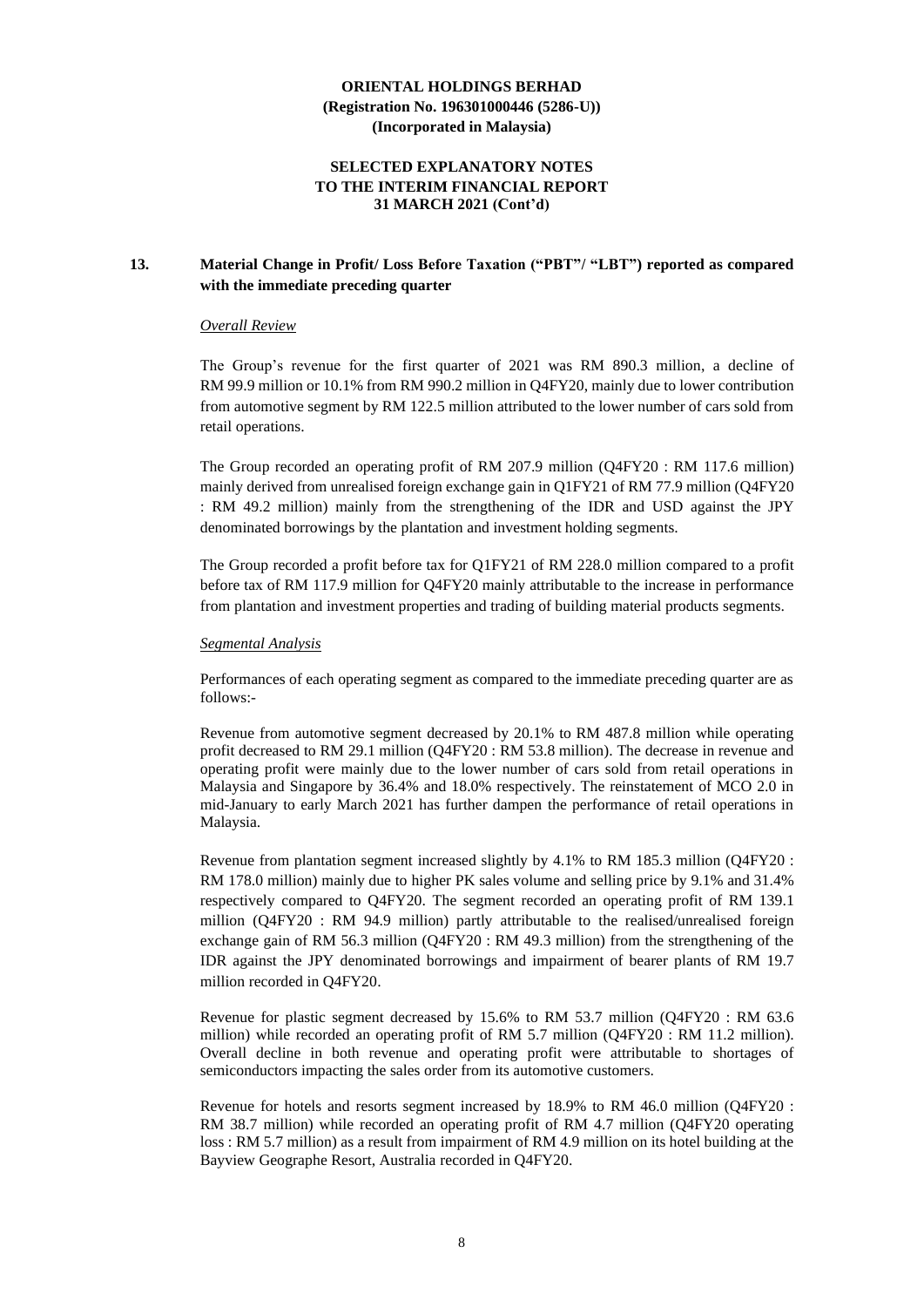## **SELECTED EXPLANATORY NOTES TO THE INTERIM FINANCIAL REPORT 31 MARCH 2021 (Cont'd)**

## **13. Material Change in Profit/ Loss Before Taxation ("PBT"/ "LBT") reported as compared with the immediate preceding quarter (Cont'd)**

Revenue for investment holding segment decreased by 44.8% to RM 1.6 million (Q4FY20 : RM 2.9 million) while recorded an operating profit of RM 26.5 million (Q4FY20 : RM 7.6 million). Despite decline in revenue, improvement in operating profit was attributable to the unrealised foreign exchange gain of RM 23.7 million (Q4FY20 unrealised foreign exchange loss : RM 17.2 million) mainly on JPY denominated borrowings.

Revenue for investment properties and trading of building material products segment decreased slightly by 2.3% to RM 91.7 million (Q4FY20 : RM 94.0 million) while recorded an operating profit of RM 3.0 million (Q4FY20 operating loss : RM 45.6 million) attributable to provision for impairment loss of investment property in Australia of RM 43.8 million recorded in Q4FY20.

Healthcare segment recorded an operating loss of RM 0.2 million (Q4FY20 operating profit : RM 1.5 million) mainly due to the decline of 5.6% in the total number of patients in the current quarter compared to Q4FY20.

## **14. Current Year Prospects**

On 11 March 2020, the World Organisation declared the COVID-19 outbreak to be a pandemic.

The Group's performance was impacted by the global and domestic actions taken to contain the outbreak.

The implementation and subsequent extension of the Movement Control Order (MCO) have dampen economic activity following the suspension of operations by non-essential service providers and lower operating capacity of manufacturing firms.

In Malaysia, the government had imposed the MCO from 18 March 2020 to 12 May 2020 and reinstatement of MCO 2.0 in mid-January to early March 2021. The Singapore government had also imposed similar lock down measures (Circuit Breaker) from 7 April 2020 to 1 June 2020. As Malaysia and Singapore grapple with a surge in COVID-19 cases and highly infectious variants, MCO 3.0 was implemented nationwide from 12 May 2021 to 7 June 2021 while Singapore imposed lockdown from 16 May 2021 to 13 June 2021.

Private consumption has been affected by weak labour market conditions, mobility restrictions and subdued sentiments.

As the pandemic continually evolving and new waves and variants emerging in different geographies, the availability of COVID-19 vaccines and subsequent rollout to public in early 2021 hopefully will ease lockdown restrictions and would be critical in boosting economic activities as well as slowly returning to the normalcies of pre-pandemic way of life.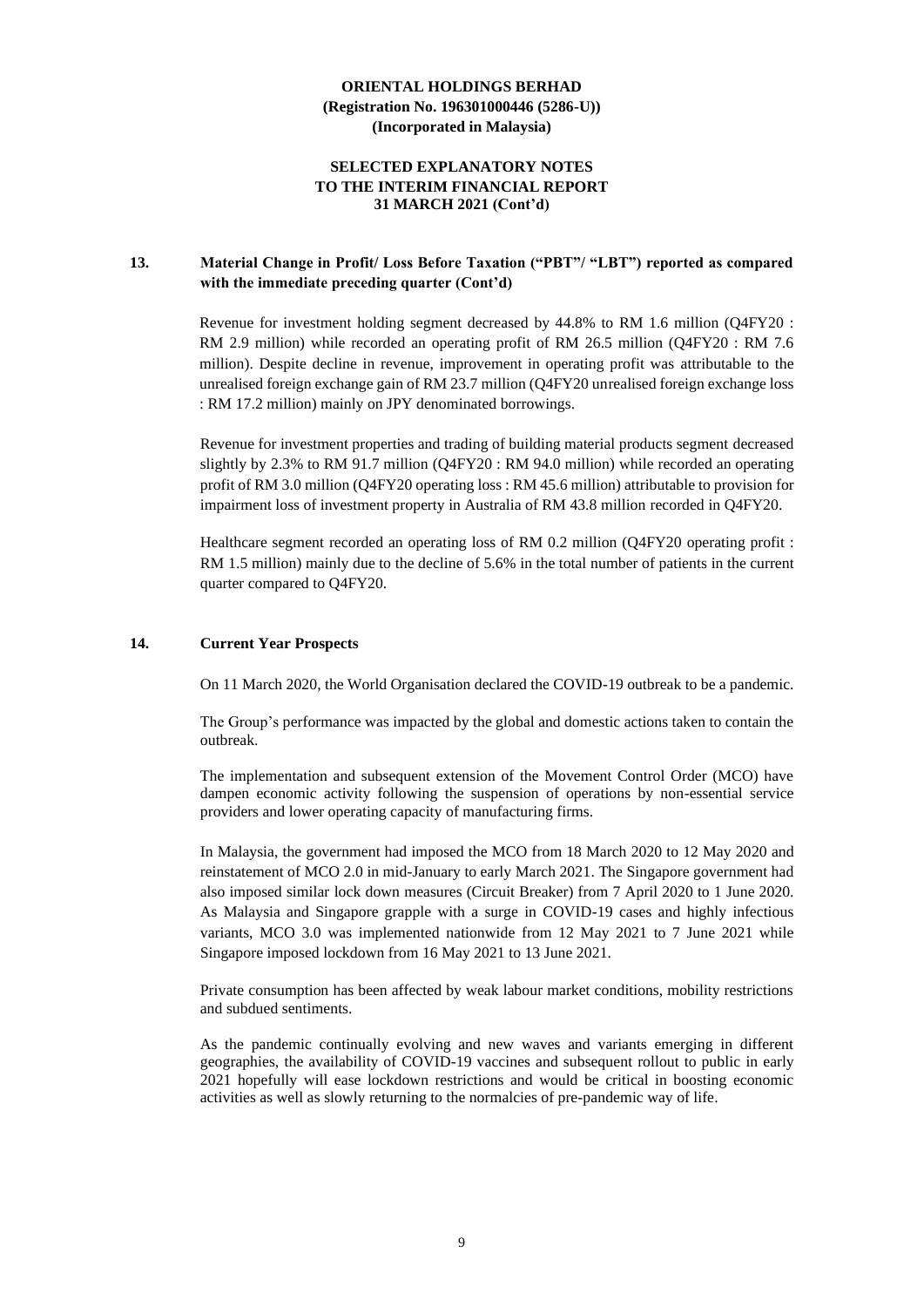## **SELECTED EXPLANATORY NOTES TO THE INTERIM FINANCIAL REPORT 31 MARCH 2021 (Cont'd)**

### **14. Current Year Prospects (Cont'd)**

The automotive segment will continue to contribute to the Group's performance under very competitive market conditions with strong and aggressive promotional campaigns by car companies keen to grow their market shares. With the reinstatement of MCO 2.0 and 3.0 in mid-January and May 2021 respectively, Quarter 2 sales from retail operations in Malaysia is not expected to be encouraging despite vehicle sales tax exemption period extended to June 2021. The effect will be minimal and dampened further by a shortage of semiconductor chips in the supply chain which will inevitably cause delays in production in the near future.

The plastic segment continues to face competitive environment from other domestic industry players and will be impacted by disruptions in the global supply chain and limited growth in the local automotive industry. Management will continue to exercise cost rationalisation, productivity improvement and source for new business ventures to improve the performance of the segment.

The plantation segment will take necessary steps to ensure that all estates and mills remain efficient, cost effective and competitive. The forex exposure of the JPY loans will be closely monitored and managed. Currently, the segment has four oil mills with the fourth oil mill commenced in early November 2020, hence will contribute positively to the segment performance moving forward.

The hotels and resorts segment has been affected by the major lock downs happening across the world. Hotel in United Kingdom has been closed for business since April 2020 following the lock down and will resume business operation once lock down lifted as the mass vaccination programme getting under way across United Kingdom.

Healthcare segment will continue to focus on strengthening brand awareness and positioning the hospital for sustainable growth. Following the MCO that arose with the current COVID-19 pandemic, there was a sharp decline in patient admissions. Patient sentiments has been gradually improve following the easing of MCO restrictions.

The Board is mindful of the seismic shifts that the COVID-19 pandemic has brought about to the domestic and global economies. The Board will navigate the challenges ahead and formulate plans to strengthen further the Group's solid foundation for a sustainable growth.

## **15. Variance of Actual Profit from Forecast Profit/Profit Guarantee**

Not Applicable.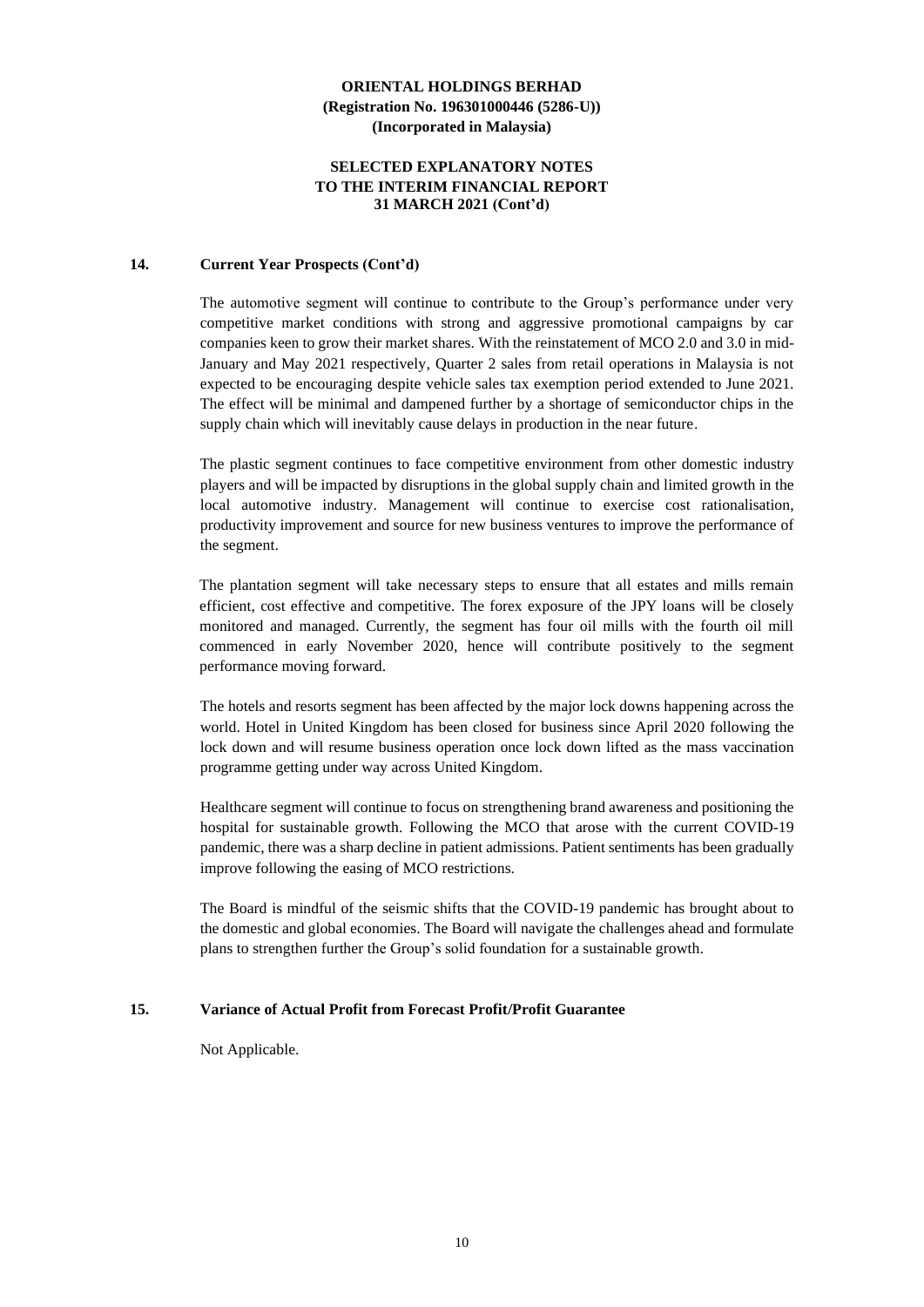## **SELECTED EXPLANATORY NOTES TO THE INTERIM FINANCIAL REPORT 31 MARCH 2021 (Cont'd)**

## **16. Taxation**

|                       |               | <b>Individual Quarter</b> | <b>Cumulative Quarter</b> |               |  |
|-----------------------|---------------|---------------------------|---------------------------|---------------|--|
|                       | Current       | Preceding                 | Current                   | Preceding     |  |
|                       | Year          | Year                      | Year                      | Year          |  |
|                       | Quarter       | Quarter                   | To date                   | To date       |  |
|                       | 31 Mar21      | 31 Mar 20                 | 31 Mar 21                 | 31 Mar 20     |  |
|                       | <b>RM'000</b> | <b>RM'000</b>             | <b>RM'000</b>             | <b>RM'000</b> |  |
|                       | (Unaudited)   | (Unaudited)               | (Unaudited)               | (Unaudited)   |  |
| Current taxation      |               |                           |                           |               |  |
| Malaysian taxation    |               |                           |                           |               |  |
| - Based on profit for |               |                           |                           |               |  |
| the period            | 1,886         | 1,822                     | 1,886                     | 1,822         |  |
| - Under provision in  |               |                           |                           |               |  |
| respect of prior      |               |                           |                           |               |  |
| period                | 56            | 58                        | 56                        | 58            |  |
|                       | 1,942         | 1,880                     | 1,942                     | 1,880         |  |
| Foreign taxation      |               |                           |                           |               |  |
| - Based on profit for |               |                           |                           |               |  |
| the period            | 28,412        | 16,225                    | 28,412                    | 16,225        |  |
|                       | 30,354        | 18,105                    | 30,354                    | 18,105        |  |
|                       |               |                           |                           |               |  |
| Deferred taxation     |               |                           |                           |               |  |
| Current period        | 5,122         | (25)                      | 5,122                     | (25)          |  |
| Over provision in     |               |                           |                           |               |  |
| respect of prior      |               |                           |                           |               |  |
| period                | (78)          | (3,293)                   | (78)                      | (3,293)       |  |
|                       | 5,044         | (3,318)                   | 5,044                     | (3,318)       |  |
|                       |               |                           |                           |               |  |
|                       | 35,398        | 14,787                    | 35,398                    | 14,787        |  |

## **17. Status of Corporate Proposals**

There were no corporate proposals that have been announced by the Company but not completed at the date of this announcement except for the Stock Buy-Back which was approved by the stockholders at the Annual General Meeting on 15 July 2020 for the buy-back of up to 10% or up to 62,039,363 ordinary stocks. There were no stocks buy-back for the period to date.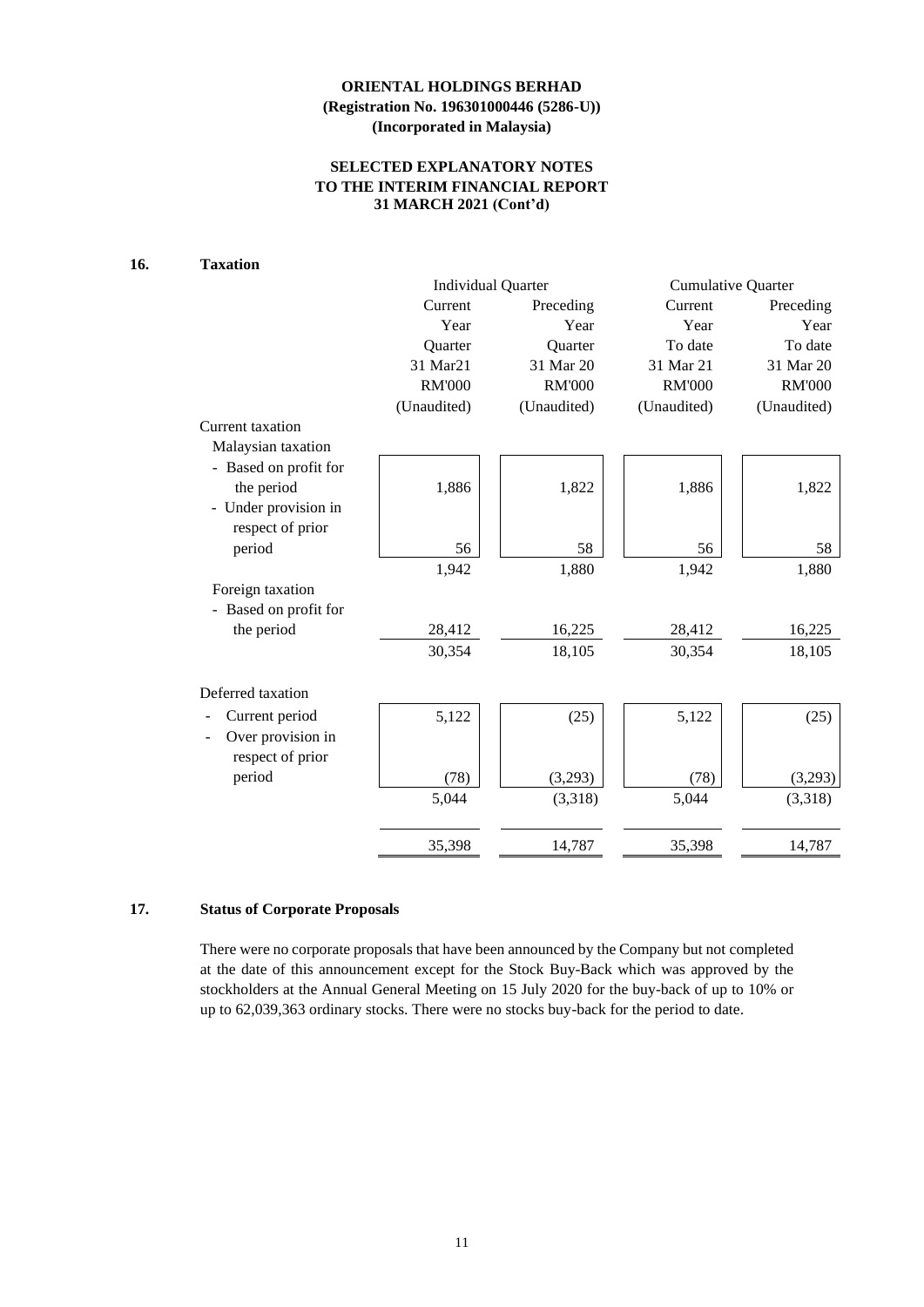## **SELECTED EXPLANATORY NOTES TO THE INTERIM FINANCIAL REPORT 31 MARCH 2021 (Cont'd)**

## **18. Group Borrowings**

|                                                                    | Borrowings denominated in  |                    |                                  |                                                          |                                                           |  |  |  |
|--------------------------------------------------------------------|----------------------------|--------------------|----------------------------------|----------------------------------------------------------|-----------------------------------------------------------|--|--|--|
|                                                                    | <b>Interest</b><br>rate %  | <b>Ringgit</b>     | ← Foreign Currencies             |                                                          |                                                           |  |  |  |
| <b>Short Term</b>                                                  |                            | <b>RM'000</b><br>1 | <b>Source</b><br><b>Currency</b> | <b>RM</b><br>Equivalent<br><b>RM'000</b><br>$\mathbf{I}$ | <b>Total</b><br><b>RM'000</b><br>$\mathbf{I}+\mathbf{II}$ |  |  |  |
| Lease obligations                                                  | 2.8                        | 143                |                                  |                                                          | 143                                                       |  |  |  |
| Borrowings – secured<br>-Revolving credit                          | $0.8 - 0.9$                |                    | JPY 37.230 billion               | 1,396,615                                                | 1,396,615                                                 |  |  |  |
| -Term loans                                                        | $1.8 - 4.3$                | 193                | SGD 0.002 billion                | 5,736                                                    | 5,929                                                     |  |  |  |
| Borrowings – unsecured<br>-Bankers acceptance<br>-Revolving credit | $2.4 - 3.0$<br>$1.5 - 2.9$ | 14,083<br>6,500    | JPY 8.715 billion                | 326,638                                                  | 14,083<br>333,138                                         |  |  |  |
|                                                                    |                            | 20,919             |                                  | 1,728,989                                                | 1,749,908                                                 |  |  |  |
| <b>Long Term</b>                                                   |                            |                    |                                  |                                                          |                                                           |  |  |  |
| Lease obligations                                                  | 2.8                        | 338                |                                  |                                                          | 338                                                       |  |  |  |
| Term loans - secured                                               | $1.8 - 4.3$                | 3,794              | SGD 0.076 billion                | 226,501                                                  | 230,295                                                   |  |  |  |
|                                                                    |                            | 4,132              |                                  | 226,501                                                  | 230,633                                                   |  |  |  |
| <b>Total Borrowings</b>                                            |                            | 25,051             |                                  | 1,955,490                                                | 1,980,541                                                 |  |  |  |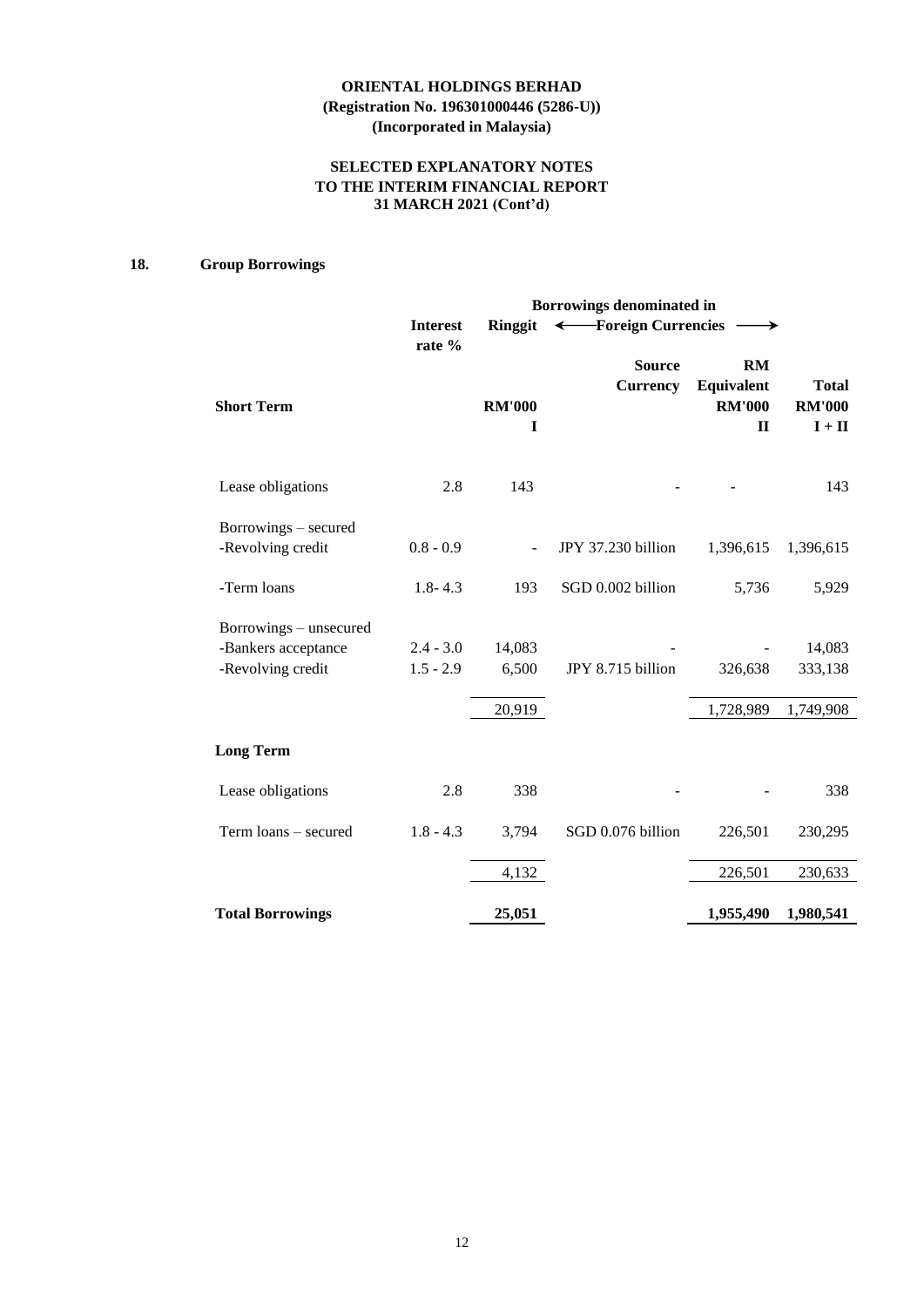### **SELECTED EXPLANATORY NOTES TO THE INTERIM FINANCIAL REPORT 31 MARCH 2021 (Cont'd)**

## **19. Trade receivables**

The ageing analysis of trade receivables (included under trade and other receivables category) as at 31 March 2021 is as follows:

|                             | <b>RM'000</b> | $\frac{6}{9}$ |
|-----------------------------|---------------|---------------|
| Not past due                | 220,702       | 88.5          |
| Past due less than 3 months | 23,847        | 9.6           |
| Past due 3-6 months         | 3,015         | 1.2           |
| Past due 6-12 months        | 374           | 0.1           |
| Past due more than 1 year   | 1.438         | 0.6           |
|                             | 249.376       | 100.0         |

The Group did not impair the past due trade receivables but monitor these receivables closely. No bad and past due debts are anticipated that could materially affect the financial results and financial position of the Group as a whole.

### **20. Changes in Material Litigations**

Not applicable.

### **21. Dividend Proposed**

A final single tier dividend of 8 sen per ordinary stock and special final single tier dividend of 6 sen per ordinary stock totalling RM49,628,946 and RM37,221,710 respectively have been recommended by the Directors in respect of the year ended 31 December 2020 payable on 15 July 2021, subject to approval of the stockholders at the forthcoming virtual Annual General Meeting.